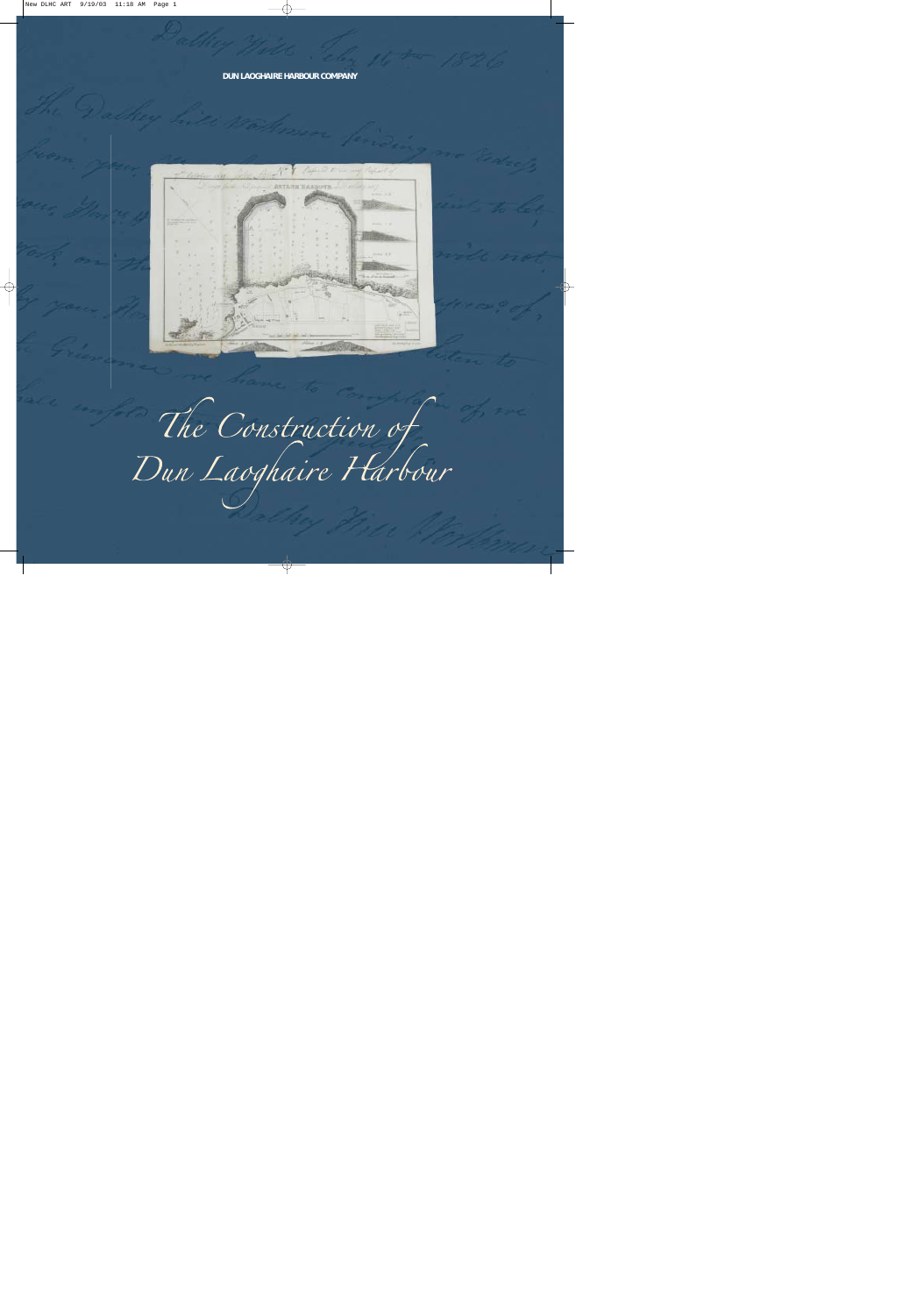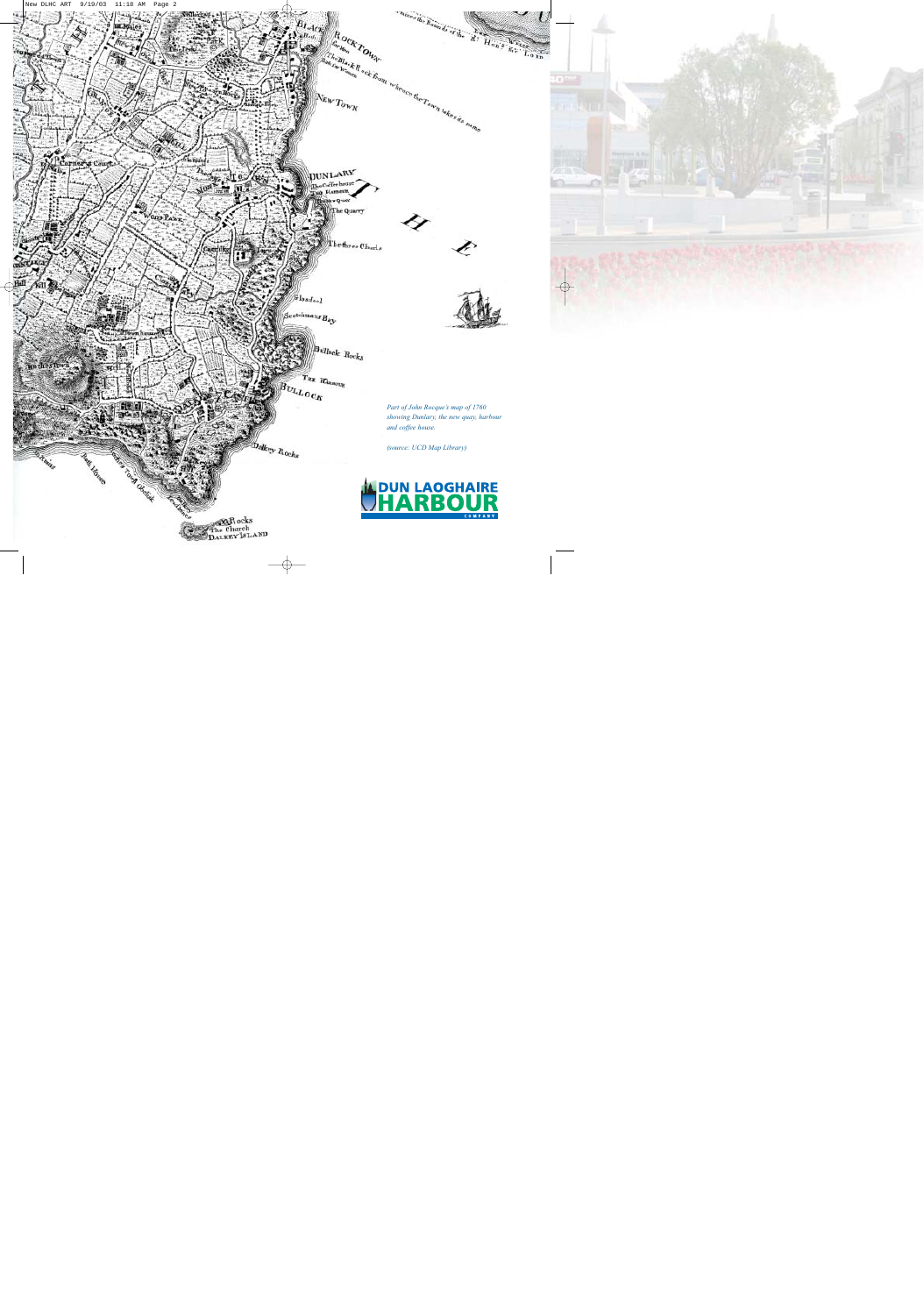#### INTRODUCTION

*In recognition of the immense contribution of those who built Dun Laoghaire Harbour between 1817 and 1842, the Dun Laoghaire Harbour Company is proud to dedicate the new public space created around the restored Victorian Fountain to the memory of these largely forgotten workers.*

*Over a period of approximately twenty five years, up to one thousand workers each year laboured in extremely difficult and dangerous conditions to build the magnificent Harbour we enjoy today. This booklet and the accompanying exhibition tells some of their stories.*

*One has only to stand in the empty vastness of Dalkey Quarry, or on the bulk at the centre of one of the piers in the Harbour, to visualise the complexity and risk involved in physically moving so much stone nearly two hundred years ago. Inevitably, it was done at a high price in terms of human life, illness, injury and poverty.* 

*The Harbour Company is very conscious of its statutory responsibility to maintain and develop the Harbour for all its users. As custodians of its unique heritage, earlier this year the Company restored the Victorian Fountain and lamp standards, and installed new seating, steps and granite paving at the entrance to the Harbour.*

*The Board has also commissioned a work of poetry from a distinguished local poet, Gerard Fanning, to commemorate those workers who built the Harbour. This poem will be displayed on a plaque at the new plaza area as a permanent testament to their mighty achievement.*

*I am very pleased that the Dun Laoghaire Harbour Company has taken this initiative to recognise the workers who built the Harbour nearly two hundred years ago. At a time when Dublin Bay was treacherous, the men who built the Harbour took risks with their lives so that others at sea might be safe.*

*The workers built a Harbour that has played a part in history. Through its mouth have departed transport ships to Australia, Irish soldiers to the Crimean and First World Wars, British monarchs and Irish emigrants.* 

*But more importantly the workers built a Harbour that has been central to the lives of millions of "ordinary" Irish people. As well as the passengers who travelled in both directions, the Harbour was a gateway for the postal services which carried good and bad news between the wider world and Ireland in both directions.* 

*Despite the hardships endured by the workers, they left us an enduring legacy. The success of the Harbour drove the subsequent growth and prosperity of Dun Laoghaire. It developed the town as an elegant Victorian resort and made it the uniquely popular tourist, commercial, residential and recreational location it is today.* 

**Councillor Donal Marren,**  Cathaoirleach, Dun Laoghaire Rathdown County Council





**Paddy McMahon,**  Chairman, Dun Laoghaire Harbour Company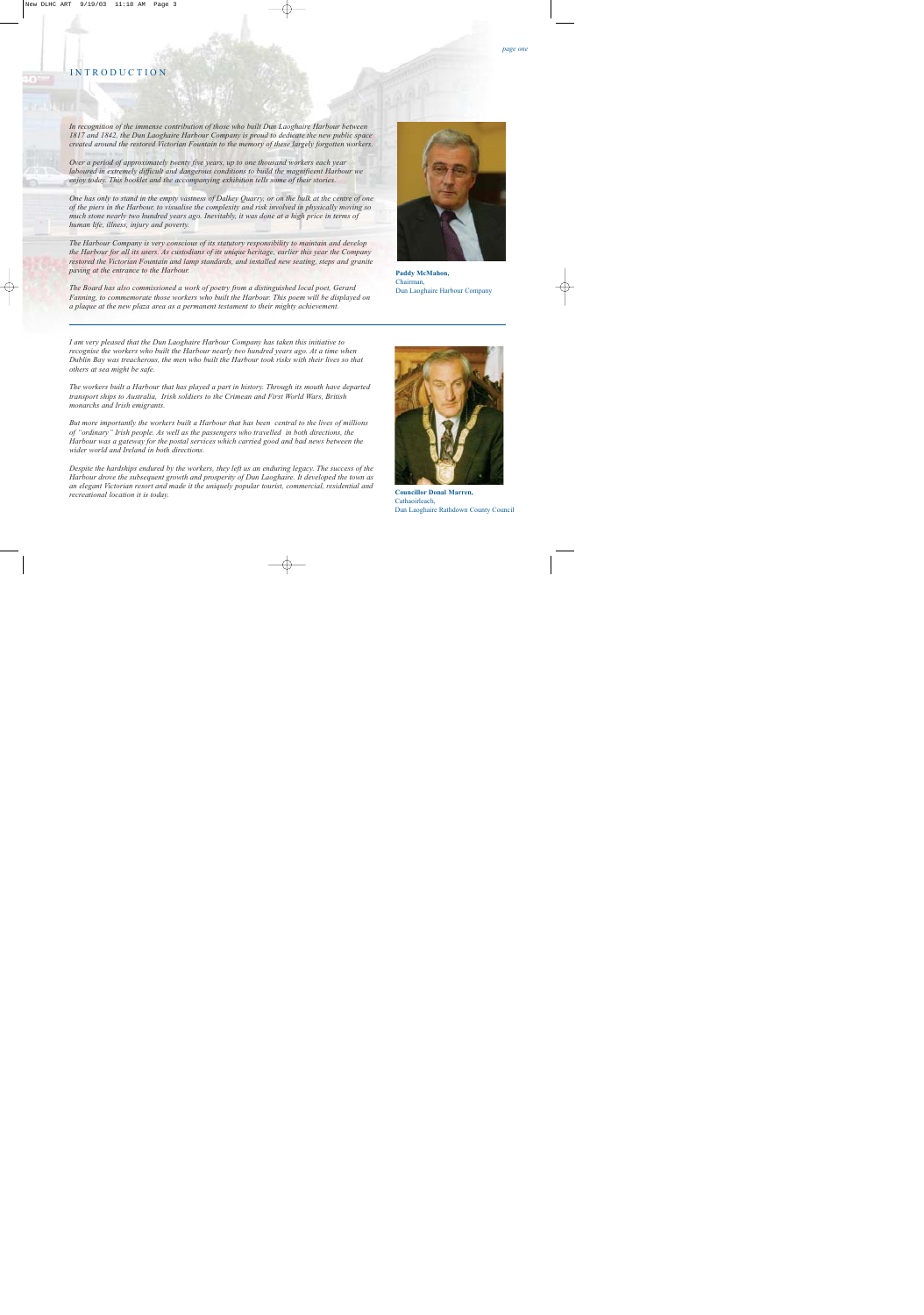

*View of the Coffee House, Dunleary, by John Martyn(1794-1828)*

*(source: National Library of Ireland)*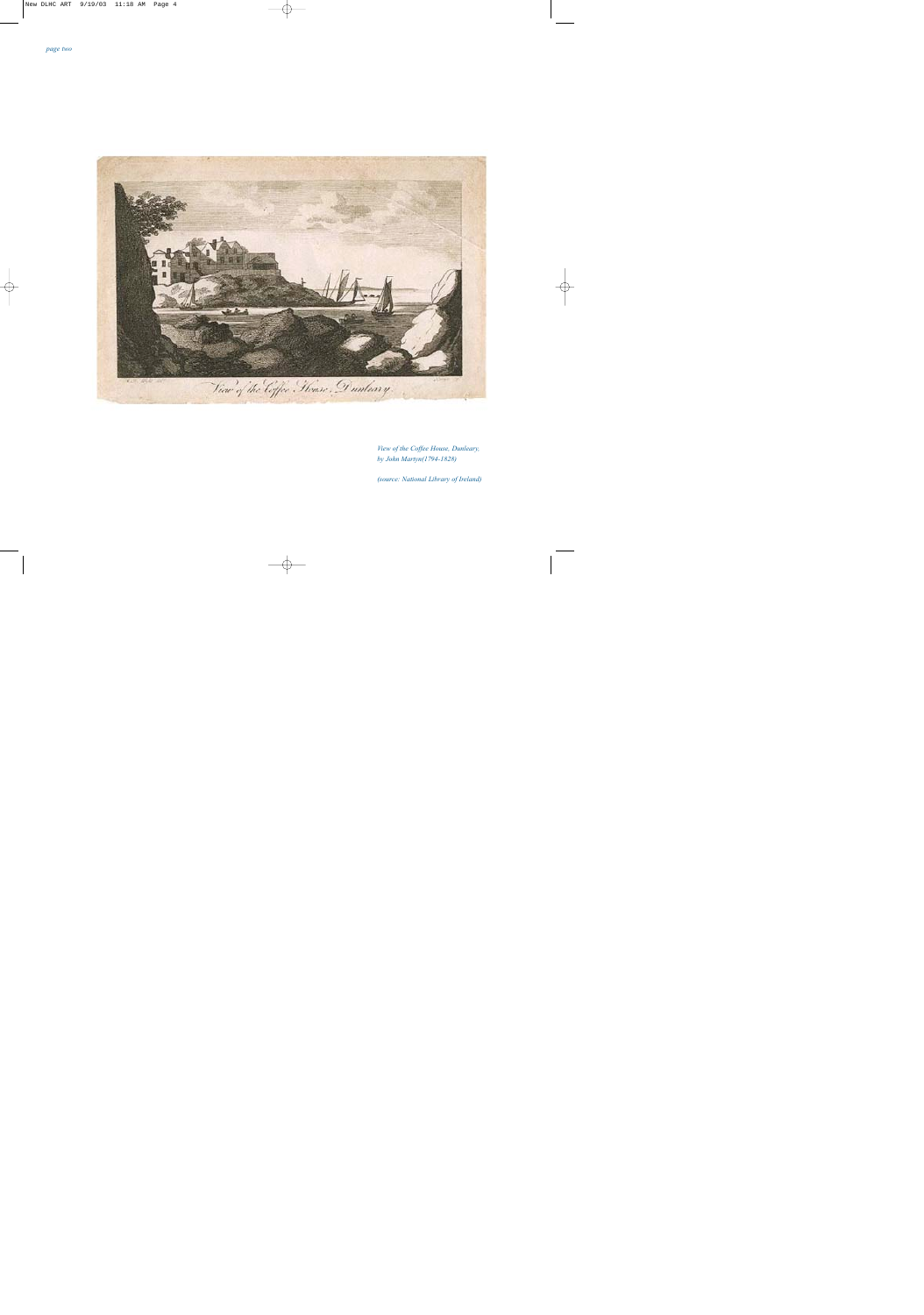## FROM KING LAOGHAIRE TO THE FIRST PIER (453 – 1767)



*General Charles Vallancey (1721-1812) who supervised the building of the first pier. He was a military engineer in Ireland, Secretary of the Society of Irish Antiquaries and co-founder of the Royal Irish Academy. He inaugurated the Phoenician Scytho-Celtic school of Irish philology, based on supposed kinship of the Irish language with Punic (Carthaginian) and Kabmuck (the language of the Algonquin Indians). Married four times, he had twenty-seven children by three of his wives.*

*(source: portrait hanging in the Royal Irish Academy painted by George Chinnery)* 

Dun Laoghaire takes its name from a fort built on the coast by High King Laoghaire in the fifth century. No trace of the fort remains, but it probably stood where the bridge over the railway to the Coal Harbour is now.

From the time of Laoghaire to the mid eighteenth century, Dunlary (as it was called on a 1760 map) was a small village of fishermen's houses based around a creek where the Purty Kitchen pub is now. A stream flowing from Monkstown Castle ran into the sea there. From the Middle Ages to the sixteenth century, Dalkey was the main port south of Dublin.

By the eighteenth century, Dublin Bay had become badly silted up and dangerous to enter. Ships often had to await tides and winds to enter Dublin safely and while doing so moored on the coast off Dun Laoghaire. Many let off their passengers on small boats to come ashore at Dun Laoghaire and a coffee house was built around where the petrol station beside the Purty Kitchen pub is now.

In 1710, Dean Swift complained about the Dun Laoghaire boatmen who charged him double to row him quickly out to his ship which they said was about to depart. When he got out to the ship, he found he had plenty of time.

Daytrippers came out from Dublin and the village was popular as a sea-bathing location. Some verses published around the 1720s invited the ladies of Dublin to repair to Dunleary where they would find honest residents and could procure good ale.

The continued danger to shipping of Dublin port and the increased popularity of Dun Laoghaire as a landing place led to a petition being presented to the Irish Parliament in 1755 for building a pier. This was agreed to and Parliament voted £21,000 for this to be done. The pier was completed in 1767 with locally quarried granite under the supervision of Captain (later General) Charles Vallancey.

The new pier became useless in a very short period of time. It quickly silted up with sand and was known as the dry pier before long. It remains today as the Inner Coal Harbour Pier.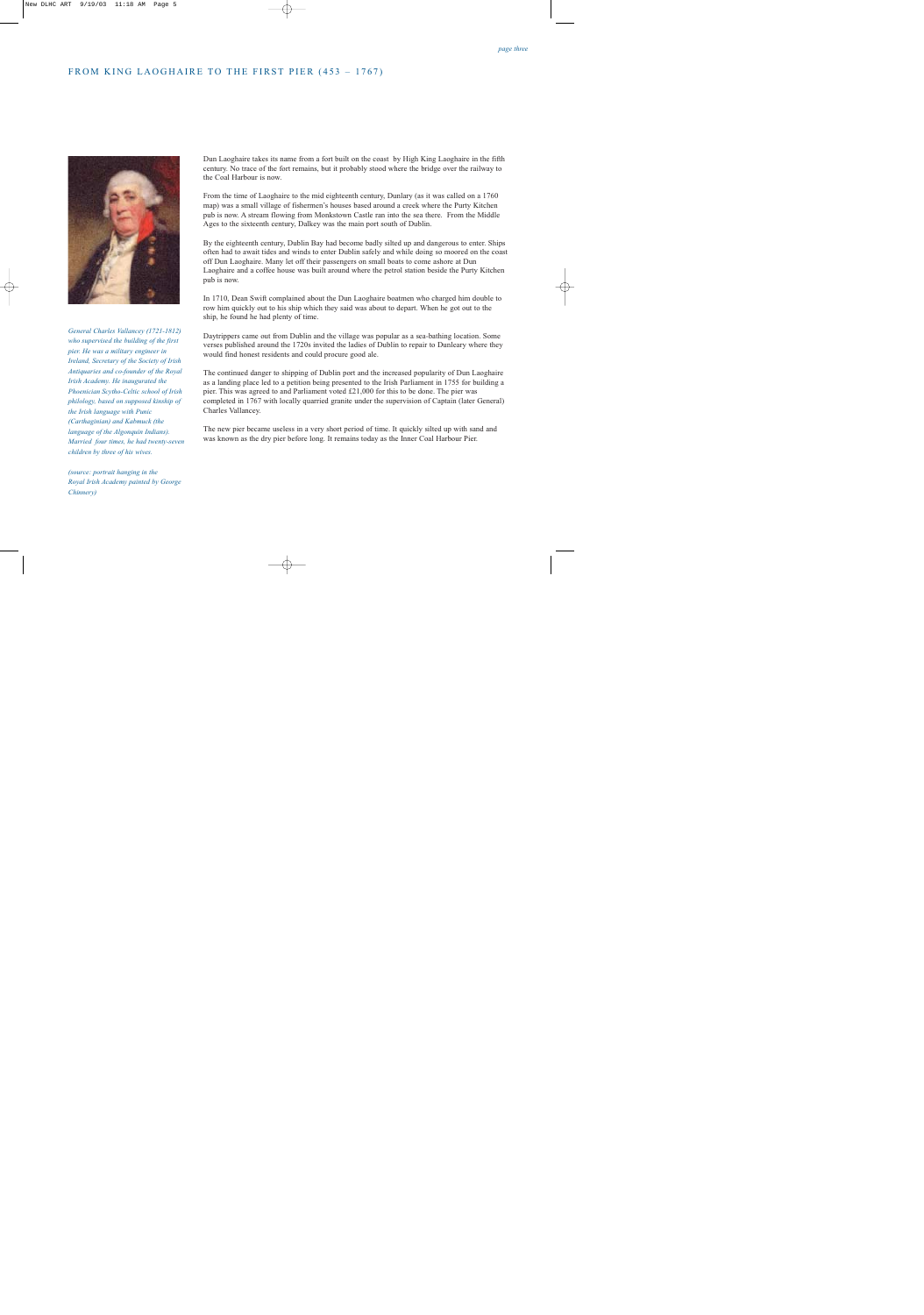### THE CAMPAIGN FOR A HARBOUR (1800 – 1814)

#### **CONSIDERATIONS**

THE NECESSITY AND IMPORTANCE

œ AN ASYLUM PORT,

#### THE BAY OF DUBLIN:

**DECEMBER** 

REMARKS ON THE HARBOUR

**EMCTORE AT** 

 $HOWTH:$ 

**AND THAT** (WHICH IS THE ORJECT OF VARIOUS PETITIONS)

**Phonesia now** 

DUNLEARY.

BY A SEAMAN.

DURLIN: Printed guideled by J. 2011, No. 10, Swand St. **ANTITURE** 1811.



*Cover page and map from one of the most influential documents which led to the building of the Harbour. The anonymous author – "A Seaman" is generally believed to be Richard Toutcher. (source: Royal Irish Academy)*

The growth of Dublin city, increased shipping traffic, and the danger of Dublin Bay and access to the Liffey led to much debate around the turn of the eighteenth into the nineteenth century about how to make Dublin Bay safer. One popular idea was to make a deep sea harbour at Dalkey between Dalkey Island and the shore. An alternative was to build a "locked" harbour at Dun Laoghaire and run a canal from there to the Grand Canal docks near Dublin.

Captain W M Bligh (earlier of HMS Bounty fame) surveyed Dublin Bay in 1800 and said of the then Dun Laoghaire harbour: "It has nothing to recommend it, being ill adapted for its purpose and ill taken care of, and although sheltered from the east winds, is much incommoded by the swell which sets in around the pier end as well as with the northerly winds".

In 1802, John Rennie, an outstanding Scottish engineer and designer of many fine bridges and harbours in Britain (including Waterloo Bridge and London Bridge) and the Irish Royal Canal, gave his "decided preference" to Dun Laoghaire as the best site for a new harbour in Dublin Bay. Despite this, in 1807, work began on building a new harbour at Howth.

In November that year one of the greatest marine tragedies in Dublin Bay took place when two ships, HMS Prince of Wales and the Rochdale, sailing out of Dublin, were wrecked in a storm on the rocks between Dun Laoghaire and Blackrock. The Prince of Wales was wrecked near where Blackrock Park is now. Nearly four hundred people were drowned, many of them soldiers and their families. Some of the soldiers from the Prince of Wales are buried in the small graveyard beside the Jury's Tara Hotel on the Merrion Road where a memorial stone still stands. The Rochdale hit the shore at Seapoint and many of its dead were buried in the graveyard on Carrickbrennan Road in Monkstown where a plaque remembers them. There is also a tombstone in Dalkey churchyard.

The tragedy prompted a new wave of activity to lobby for an asylum harbour in Dublin Bay. In 1808 a petition was signed in Monkstown Church by " almost all the resident magistrates and gentlemen on the south side of the Bay" calling for such a harbour. The Reverend William Dawson published a plan in 1809 which included a new pier at Dun Laoghaire, and in 1811 an anonymous seaman, generally believed to be Richard Toutcher, published a pamphlet on the need for an asylum port in Dublin Bay.

Toutcher was an exceptional figure in the development of Dun Laoghaire Harbour. Born in 1758 in Norway, he came to live in Dublin and work as a shipbroker before the turn of the century. He agitated ceaselessly for a harbour in Dun Laoghaire. He was strongly opposed to the harbour in Howth, arguing that it was built in the wrong place and by certain people to enhance the value of their land.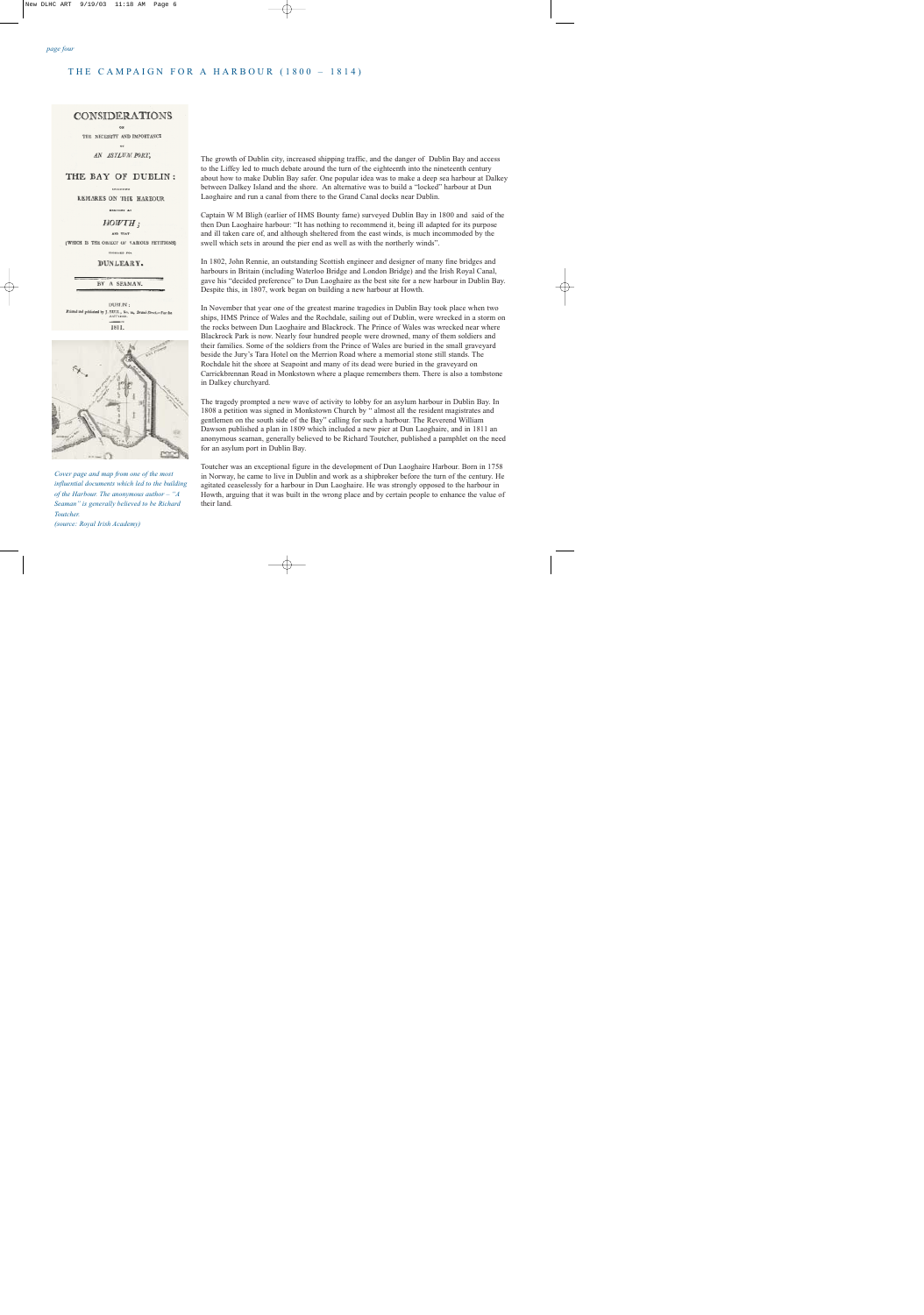## AGREEMENT TO BUILD THE HARBOUR (1814-1817)

In 1814, the campaign for a new harbour in Dun Laoghaire intensified and Toutcher made the huge personal contribution of securing a lease for ten years to allow stone to be quarried in Dalkey free of charge for the Harbour. In subsequent years Lords Longford and de Vesci gave permission for stone to be quarried on their lands in Dun Laoghaire.

In 1815, Parliament in London passed an Act to allow the appointment of five Commissioners to oversee the construction of "an harbour for ships to the eastward of Dunleary within the port and harbour of Dublin". A survey was to be conducted, and in June 1816 a subsequent Act of

Parliament was passed authorising the building of the Harbour. At that stage, the Harbour was only envisaged as a place of refuge from bad weather and not as a port for landing or loading goods and passengers.

The original scheme approved by Parliament was for a single pier harbour at the East Pier, but at an early stage of construction John Rennie, who had been appointed as Directing Engineer, amended the plans and sought a second pier which was agreed to by Parliament in 1820.

John Aird became the Engineer on Site and Richard Toutcher was appointed as storekeeper / second engineer where he remained until his retirement in 1831. He died in 1841 having devoted a great part of his life to campaigning for the Harbour and contributing enormously to its construction, practically and financially, through securing the stone in Dalkey.

In August 1817 the contract for quarrying stone was awarded to George Smith.

In May 1817, the Lord Lieutenant of Ireland, Earl Whitworth laid the foundation stone. It was accompanied by a coin of the realm, ten previous days' newspapers, and an inscription which read; "In the hope that it may be the cause of life to the seamen, wealth to the citizen, Revenue to the Crown and benefit to the nation". After the ceremony a breakfast was served for three hundred guests in a tent which had been specially erected near the new pier.

King George the Fourth departed from Dun Laoghaire on the royal yacht in September 1821 following a visit to Ireland. To mark the departure the town was renamed Kingstown, the Harbour took the title

*John Rennie's "Design for the new proposed Asylum Harbour at Dunleary 1817" with two piers. Note the narrower mouth and shape of the pier ends to those finally built. The plan also shows the road that was to become George's Street, the railroad from Dalkey and the now disappeared Martello towers near the Coal Harbour pier and where the People's Park now stands.*

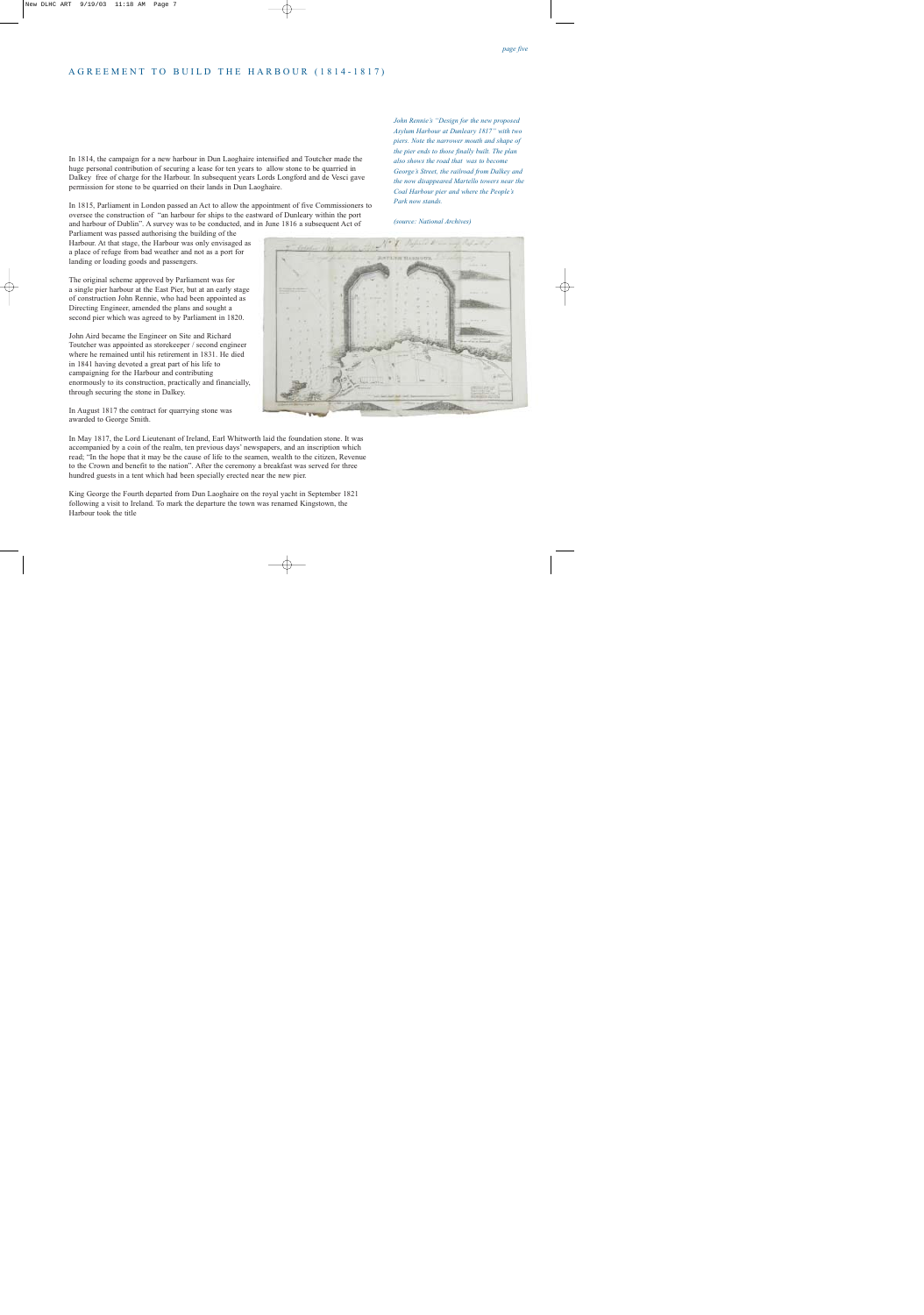

*Photographs taken in 2003 of the remains of "The Flags" pathway (off Dalkey Avenue) down which the funicular railway came from Dalkey Quarry. Granite stones still in the quarry show the erosion caused by the chains which pulled the wagons.*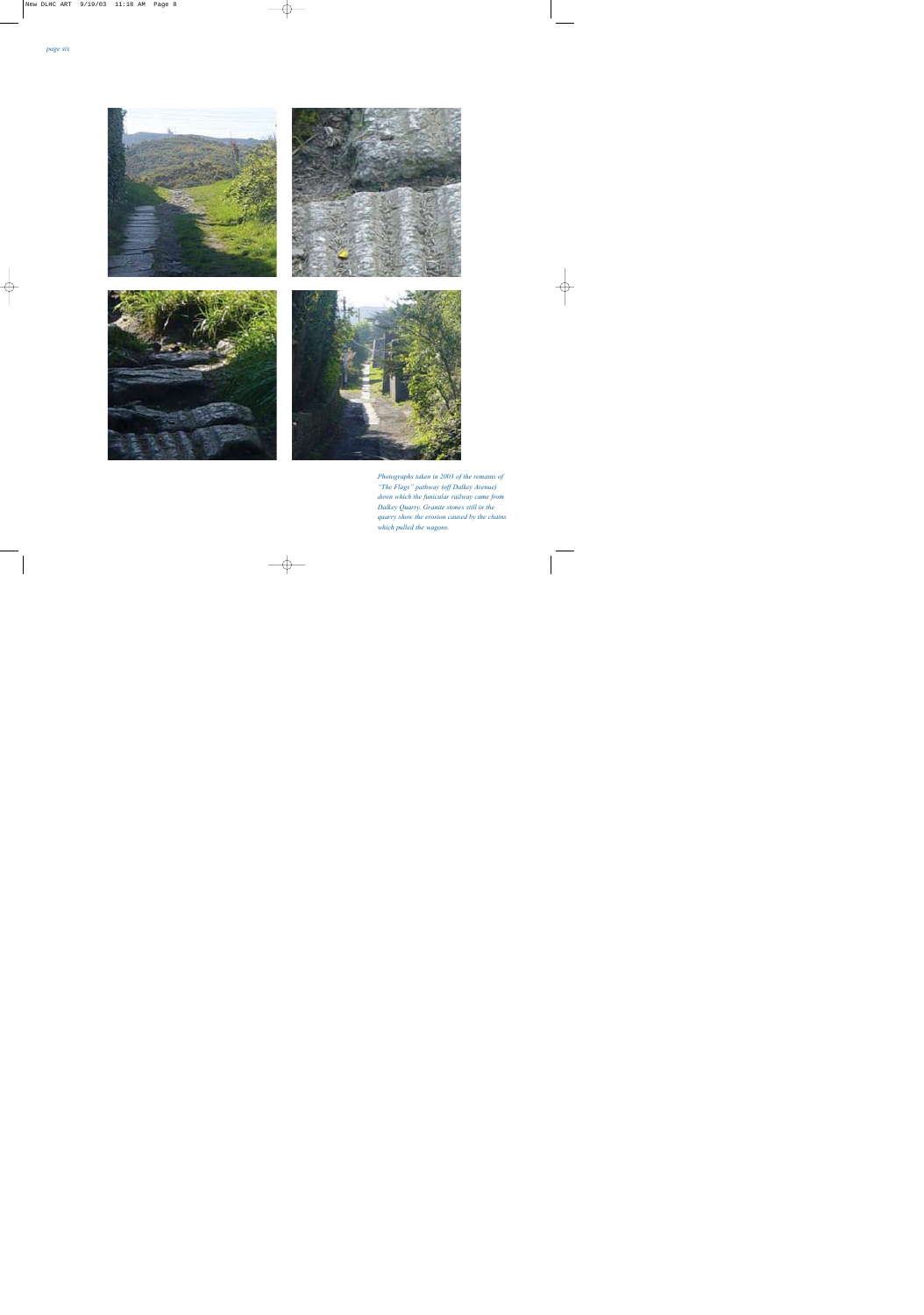#### THE QUARRY IN DALKEY AND THE RAILWAY (1817 – 1841)

Answer & Typences Greening Way Fallan - Filed & Roman Sept<br>Fallan - Filed & Roman Sept<br>Ofte Camello Port guite b. men William my Greening Minh 63/2 176

Toutcher's achievement in sourcing stone for the harbour in Dalkey Quarry led to the construction in 1817 of a remarkable funicular railway to bring stone from the quarry to the sea.

Having acquired land to run the railway across, two tracks were laid down running from the Quarry along the path beside the present railway. The track descended steeply from the Quarry to where the present railway bridge is at Barnhill Road. Part of the old track path is still visible off Dalkey Avenue. The track then ran down towards the Harbour on a series of further funicular stretches. The curved line, especially between Glenagery and

Dun Laoghaire, was used to exploit the gradual gradient to best effect. To this day the path along the railway from Dun Laoghaire to Dalkey is known as the metals.

Every "train" had three trucks, each of which held about six tons of rock. The trucks were held together by a continuous chain and ran on iron rails mounted on granite plinths. A seven foot diameter friction wheel was mounted vertically between two large, strong, twelve foot high Aframes at the top of the hill in the Quarry and a continuous cable ran down overhead parallel to each track to a smaller wheel at the bottom of the hill at Barnhill Road. The trains were connected by a second cable to the overhead cable. The weight of the full trucks going down the hill pulled the empty ones back up. An operator regulated the speed of the friction wheel with a brake. Horses pulled the trucks along the rails on flat ground around the Harbour.

The system was highly efficient until 1840 when the bulk of the stone had been transported to the Harbour. The track between Glasthule and Dalkey was sold to the developers of the Atmospheric Railway in 1841. The Atmospheric Railway ran between Dun Laoghaire and Dalkey between 1844 and 1854.

Stone for the Harbour was also quarried in Glasthule (where the People's Park now stands), and in Dun Laoghaire at an area known as the Churl Rocks (where Moran Park is now).

The massive volume of stone transported to build the Harbour can best be appreciated by adding together the length of the two piers (1.75 miles) and then considering their foundation width (300 feet) and depth (24 feet below low tide mark).

Detailed ledgers and weighing machines were used to quantify the exact amount of stone to be paid for by the Commissioners but, perhaps not surprisingly, by 1830 there was a considerable discrepancy of 11,000 cubic yards of stone between what the contractor said he had delivered and what the Commissioners said they received.

*An 1821 account about the expenses of greasing the wagons that carried the granite from Dalkey Quarry to the Harbour. Tallow, tar and oil were used and six men were employed to do this work at a cost of £176 and 16 shillings, suggesting they were paid about 12 cent each per day in today's money.*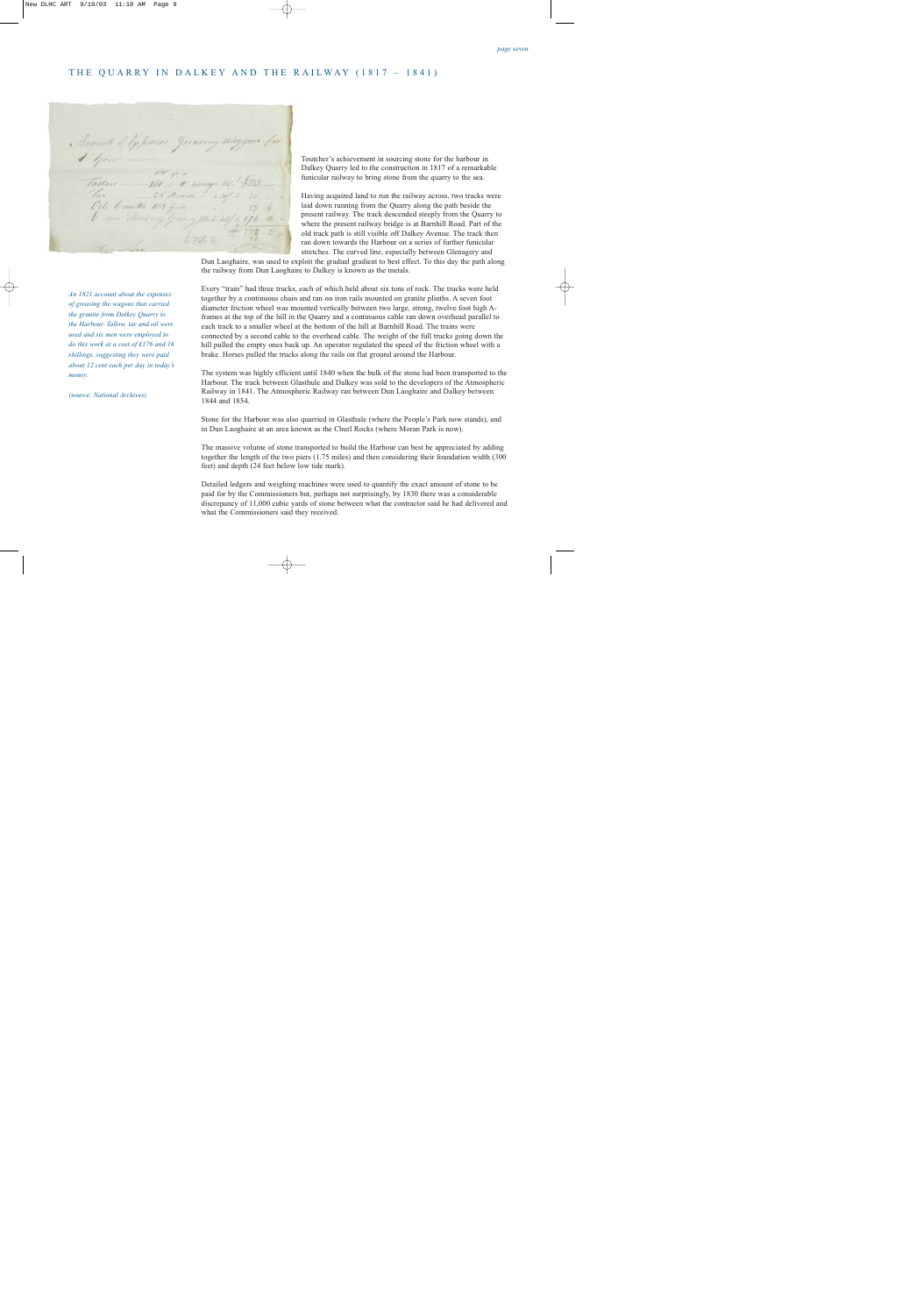Dalkey Will Jely 16 to 1826 The Dadley hits workman finding no tedrols from your Horse beare dum it by for sint to let your, Horn when Contractes have they will not Work on the terms that are high approved, by your Borre 4 as you would not listen to the Greenance we have to complain of me Thale empto them to the public, Dalkey Heal Mortoman Inst We have no call or blaim on the works medhale not work, in the terms program

*A letter from the "Dalkey Hill Workmen" to the Harbour Commissioners in 1826 stating that they will not work on the terms proposed by the contractor and that since the Commissioners "would not listen to the grievances we have to complain of, we shall unfold them to the public"*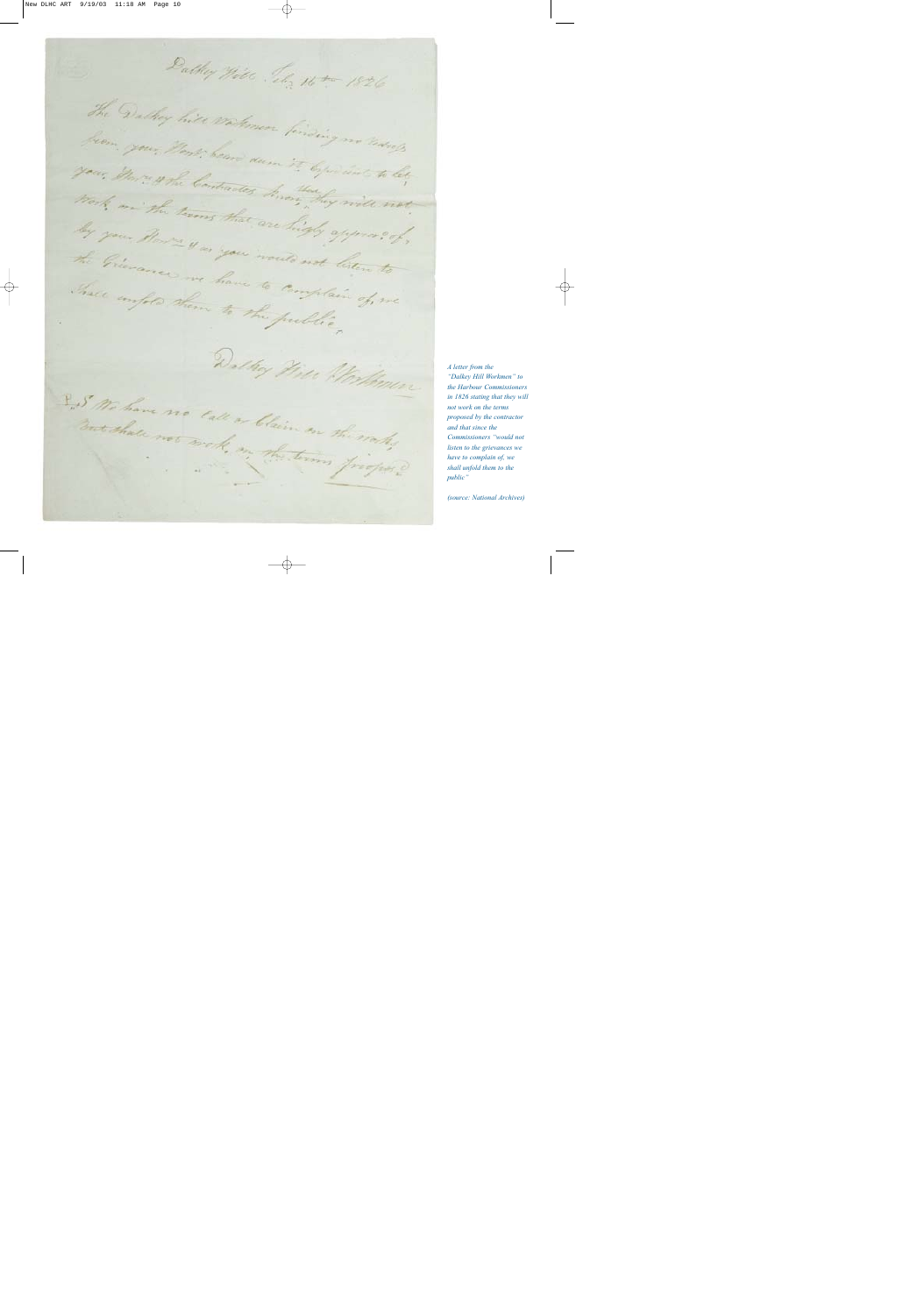## LIVING IN DALKEY AND DUN LAOGHAIRE

**County of Dublin** Kilmstehum Court-Hover, Tools the 14th of April 1953. **CONTROL OF BALKET** or Middle Press, 10, Findquis, Son

*Notice erected on the Commons of Dalkey in 1823 warning the Quarry workers that all those who had built houses there would have them "prostrated" because they were encroaching on the rights of commonage enjoyed by the proprietors of local land and property. The workers were given three months to comply with the Court Order but this was never done.*

*(source: National Archives)*

The massive scale of the Harbour construction project had an immediate impact on Dun Laoghaire and Dalkey. Up to then, the south Dublin coast was largely undeveloped and Dalkey, which had been an important port in the fifteenth and sixteenth century, had lapsed into obscurity and poverty.

By 1823 there were over 1,000 workers, many with their families, living in huts and stone cabins they had built themselves on Dalkey Commons and on what are now Sorrento Road, Coliemore Road and the Convent Road / Leslie Avenue area. These workers came mainly from Dublin and Wicklow but skilled stone-cutters also came from Scotland. Part of the 1821 Dublin street ballad called "The Praises of Kingstown Harbour" recited:

> *"You'd be filled with wonder to hear claps like thunder And rocks burst asunder in the atmosphere, With brave stone-belvers, and jolly miners, From different nations you'll find them there;"*

Despite the above, it is doubtful if many of the workers found their existence in Dalkey to be very jolly. Most of the homes had no sanitary facilities or running water. Drinking water came from local springs. Outbreaks of typhus and cholera as well as injuries were commonplace, and in the early days of harbour construction no medical treatment was available. The work was arduous and dangerous, particularly from the amount of blasting work going on in the quarry. This led to many losses of limbs, eyes and even lives.

There were complaints from local landowners about the workers "squatting" in Dalkey and living there without permission. In 1826 the Reverend Charles Lindsay of Monkstown wrote to the Harbour Commissioners seeking a job for one of his tenants and remarking on the "lawless violence"of those who live on Dalkey Commons and who have "houses and gardens on that common, free of rent, free of tithes and free of taxes".

The men working on the piers were paid directly by the Commissioners and those in the quarries by the stone contractor. Over the period of construction of the Harbour, employment numbers ranged at any one time between the low hundreds up to almost one thousand. In August 1823, for example, there were 129 men employed by the Commissioners and 690 by the contractor. At that time, labourers were paid 1s 8d (about 10 cent) per day and the overseers 2s (13 cent).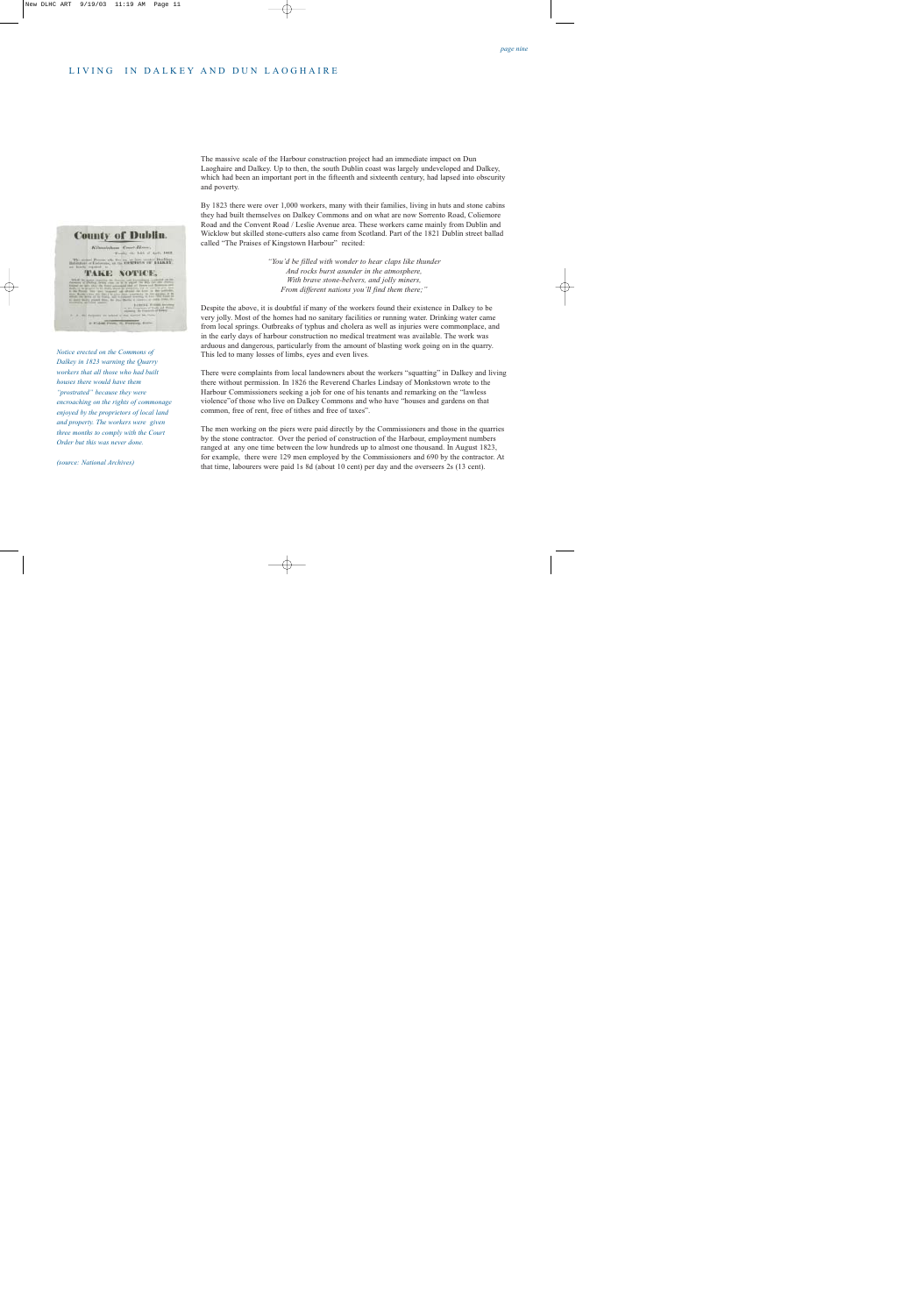#### LIVING IN DALKEY AND DUN LAOGHAIRE

*An 1826 petition from two brick and stone masons, James Byrne and Richard Reilly, to John Aird, the Harbour Engineer, seeking a wages advance "owing chiefly to the exorbitant price of provisions in this town and house rent is so very dear".*

*(source: National Archives)*

and this reggion and

In the early stages of the works, many were paid by tickets or by arrangement with hucksters and publicans until the Commissioners ruled that the men were to be paid in cash only. It is not difficult to imagine the hardship of the labourers and wonder how they managed to exist on the pittance they earned after a tough day's work. Nor is it hard to understand why on several occasions there were riots and strikes.

Because of the many children of workers now in the area, schools were built on Dalkey Commons and Barnhill Road. They were supported by subscriptions from their parents and the Lord Lieutenant. They were known locally as the "Oxford and Cambridge schools".

As a result of the works, Dun Laoghaire became something of a "boom town" and as early as 1826 the Commissioners were being petitioned about the high cost of living in the town.

In 1829, workmen employed on the East Pier petitioned the Commissioners following a reduction in their weekly wages from 11s3d (71 cent) to 9s9d (62 cent) that "their employment is situated in the dearest market in Ireland for all kinds of food – lodgings or rooms are double

> price to any other county place and higher than in the city of Dublin". They went on to point out that their employment was "dangerous in the extreme" and that their "attendance was required at all hours under every inclemency of the weather".

In 1832 an anonymous letter writer to the Commissioners complained that there were 37 public houses in the town.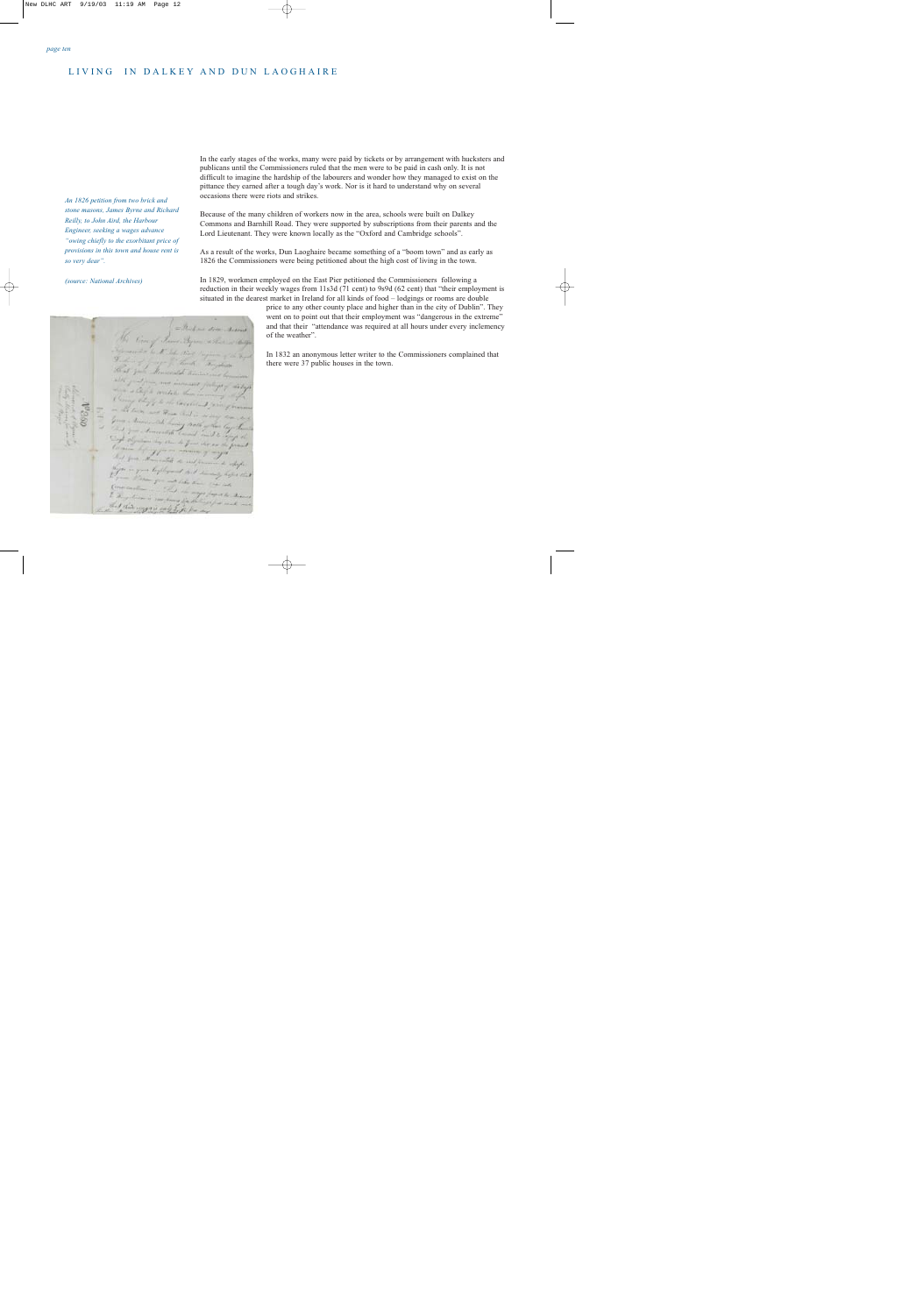#### HAZARDOUS AND DANGEROUS WORK

If the Regist the notice and havenon Semmers and of Francisco Harborn I directed of the reas employed to your Henrichter Share molist received in as an sum from your Householder can term it and suttile severe ablack in trace of the leaving the will human customers and uncarne hour frey Latin in a consentium there dails cont momentiste here mont der be I want to an Amount I can to doing this date properly and west weather their date with the will discharge on means in their house were disposed that has the required as when they cannon in in gaze in the sample were formed morning Premierite to have an assessment Humall lone which your Him taken not saw consideration of actor abready mentioned seas africar Harry Ly Hannock Bill Williams <u>and the state of the sea</u> **Contractor** sierin

In the expectation of casualties, one of the earliest letters from the newly appointed Harbour Commissioners was to the Lord Lieutenant of Ireland requesting a special carriage for "the removal of any of the men who may meet with accidents in the blasting".

In August 1817, James Weldon was one of the first deaths on the works when a crane in Dalkey Quarry collapsed on top of him. His parents presented a memorial to the Harbour Commissioners stating:

"that on the morning of Tuesday week one of the cranes erected in the quarries of Dalkey Hill gave way and fell on the son James Weldon and so dreadfully mangled him as to occasion his death.

The same day by which the memorialists have lost a good son and the chief support of themselves and seven children. The memorialists must humbly hope your Honourable Board will please take their truly melancholy case into humane consideration".

*A March 1821 memorial (petition) from the workmen in the Harbour to the Commissioners asking them to reverse their decision that the workers must work an additional hour until 7 pm each evening. The workers complained that this extra hour at work would prevent them from: "cultivating our little gardens from which many of our comforts arise, as very small matter is of consequence to men who depend upon their daily wages for their daily existence". Noting that the men had conducted themselves in a "submissive and orderly manner", the Commissioners agreed to the workers request on the understanding that "no loaded waggons are to be on the pier at six o'clock".*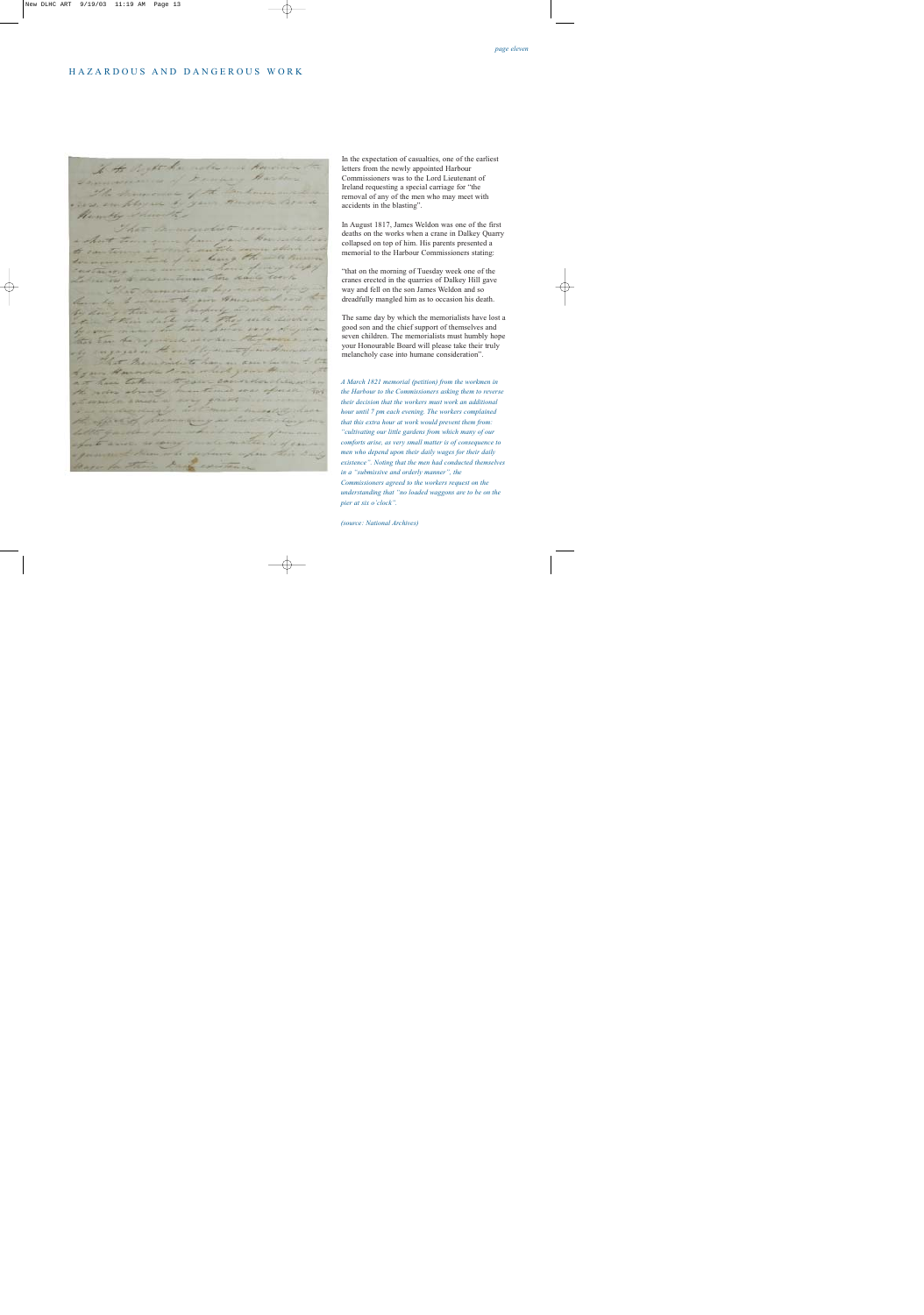#### HAZARDOUS AND DANGEROUS WORK

an public

The signatories were unable to write and had this memorial written for them, which they signed with an "X". They were subsequently awarded five guineas by the Board.

James Farrell was appointed as doctor to the works in April 1821 because of the numerous accidents at the Harbour and the Quarries and the fact that these were constantly attracting public notice and suspicion.

Working in the quarries or moving the stone was dangerous work and the early records of the Harbour Commissioners, and the Commissioners of Public Works who took over the project in 1831, contain many petitions and pleas from the families of workers injured or killed. The long delay in finalising the nature of the pier ends in the early 1830s and the slow down in work led many workers to be laid off. Their prospects of alternative employment were poor and they petitioned the Commisioners to no avail.

The Kingstown Dispensary, run by Charles Duffy, a surgeon, was finally opened in 1831 and a temporary cholera hospital at Glasthule was set up.

*An 1842 petition from Michael Bryan of Monkstown for a new pair of wooden legs to replace his existing pair which were "worn out". He had lost his legs in 1828 when a "large loaded truck" went over his legs and they had to be amputated.*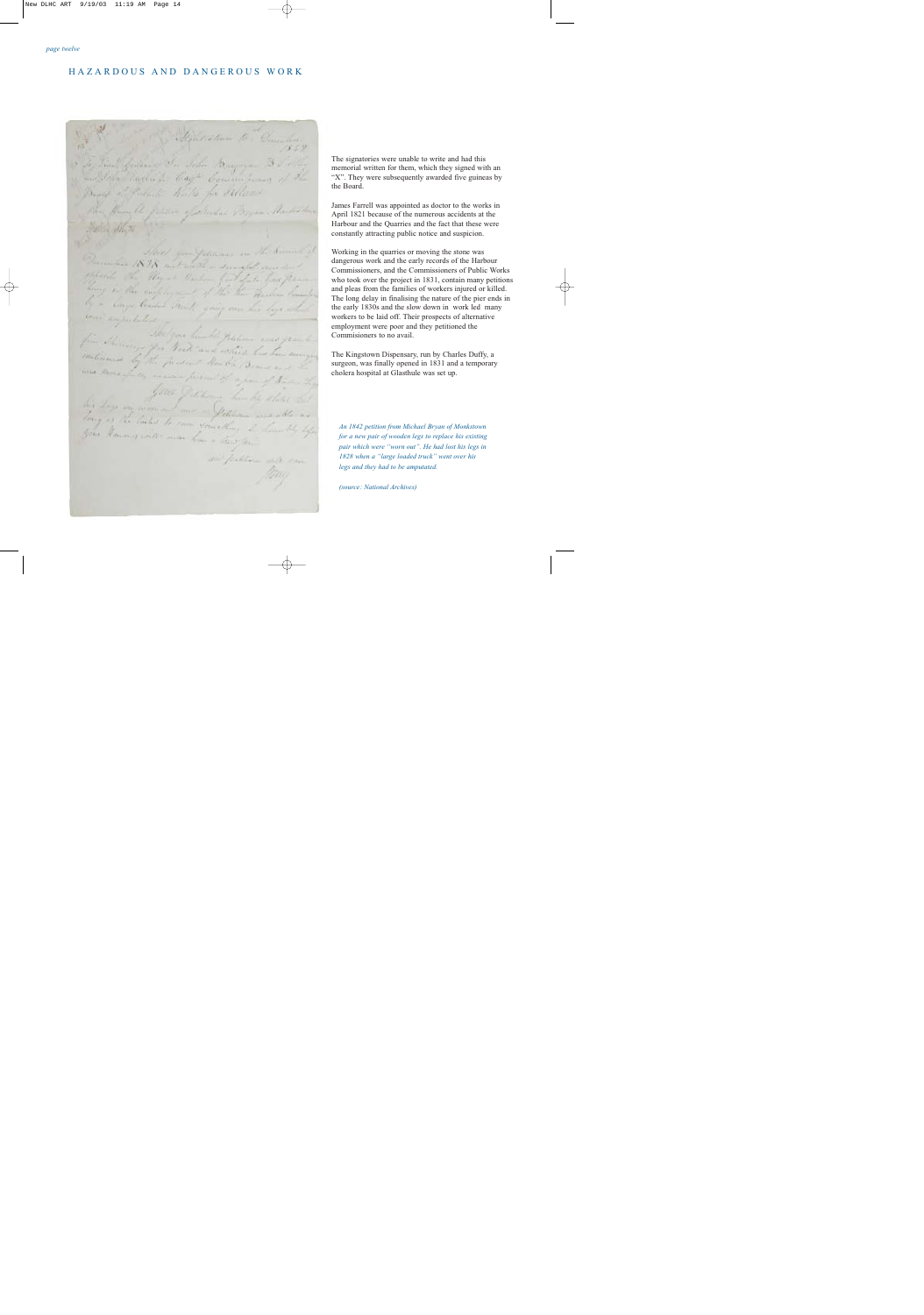#### HAZARDOUS AND DANGEROUS WORK

Theft from the Harbour workings was a persistent problem and the courts were kept busy for all of the construction period. The metal used on the railway was in particular demand. In 1833, Alice Duffy, a widow with five children, sought the return of her ass and cart which had been seized when it was found to have a piece of metal in it. The Commissioners were unsympathetic and noted that she was a habitual thief.

On a couple of other occasions, those who had helped apprehend thieves petitioned the Commissioners for a job for themselves as a reward.

> *Notice to the Commissioners in 1840 informing them that Timothy Hanlon had been convicted and sentenced to transportation for seven years for the theft of a chain and tramplate from the Harbour.*

The Town of the presention the twee of the presentium . The liminguisms are<br>9 the <del>liminguisms</del> of lengthers . The liminguisms are Vincenzo en des leurs Generally Heaven any the any time for morning in chain and Template at the Rosem and consider standards to same your humpertains Don't the a " may of April 1840 Jos . Hommer March School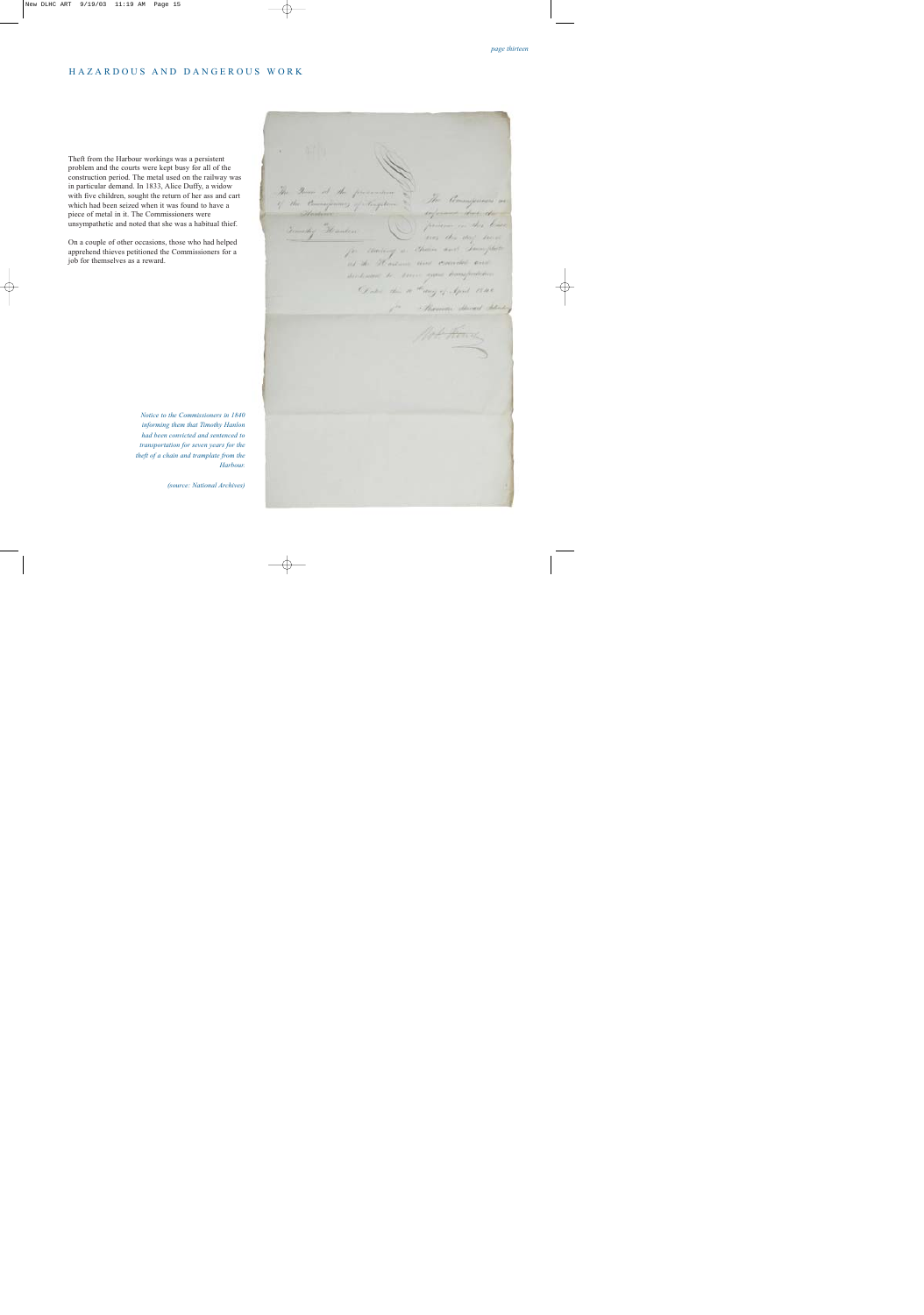#### THE ESSEX HULK



**KINGSTOWN PIER** 

*An 1834 engraving from the Dublin Penny Journal showing the prison hulk "Essex" in the Harbour (the vessel without masts) . The cottage on the right appears on the 1817 map on page 5 and and the 1829 map on page twenty one and is probably "Jack Kellys", an ale-house of the time. The George IV obelisk is on the left.*

*(source: Colin Scudds, Dun Laoghaire Borough Historical Society)*

As well as the workers who quarried the stone and built the Harbour, another group of people had a hard time in the Harbour. These were the prisoners on board the prison hulk Essex which was permanently moored in the Harbour from 1824 to 1837. It was moored about fifty yards off the East Pier and 100 yards from the shore opposite what is now the National Yacht Club. The hulks were ships that had their masts removed and were stationed in harbours around Britain, usually to hold convicted prisoners who were awaiting transportation to Australia. There was also a hulk off Cobh in County Cork.

The Essex had been a distinguished American 32 gun frigate built in Salem, Massachusetts in 1799 for the then young American navy. After fighting against the British in the Pacific, and also against British whalers there, it was captured in 1814 off Valparaiso in Chile and towed to Plymouth in England where it lay until being moved to Dun Laoghaire in 1824.

Prisoners held on hulks around England usually worked on shore based building projects but this was not the case in

Ireland. Although it was suggested to the Harbour Commissioners at the time the Harbour was being built that the Essex prisoners might be used in the works, this never took place.

Between 250 and 300 prisoners were held on the Essex. most of them convicted and sentenced to transportation to Australia for what now seem relatively minor offences.

An interesting anniversary in the history of transportation takes place in June 2003. On June 2nd 1853, 150 years ago, the very last transport ship from Ireland to Australia – the Phoebe Dunbar sailed from Dun Laoghaire to Freemantle, Western Australia.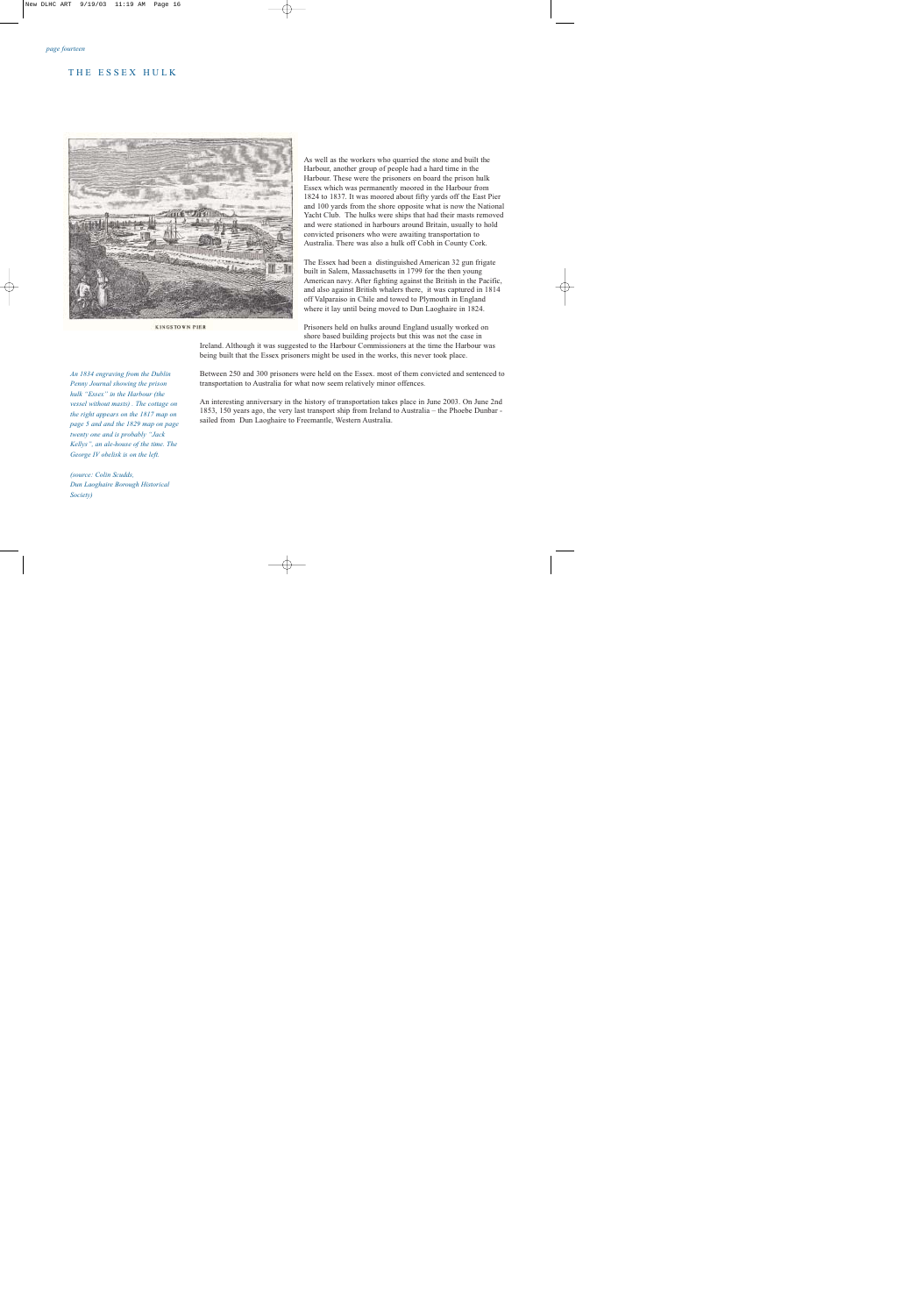## DUN LAOGHAIRE / KINGSTOWN EXPANDS AND GROWS



WM. WAINWRIGHT LYNAR. PROFESS OF WILLIAM PAUL 41, WILLIAM-TREET, INCOLN.

From the time that Harbour construction began, Dun Laoghaire embarked on a period of rapid growth.

King George the Fourth's departure from Dun Laoghaire on the royal yacht in September 1821 conferred a new status as well as name on the town and as the Harbour piers extended out into the Bay, the town of Kingstown developed rapidly up the hill facing it.

The main axis of the developing town was George's Street, which was initially the connecting track between the no longer standing Martello Towers built in 1805 that stood on the site of Laoghaire's old fort at the Coal Harbour Bridge and in what is now the People's Park. What is now Marine Road, was called Forty Foot Road and the town's centre gradually moved from the junction of York Road and Cumberland Street to where George's Street met the Forty Foot Road.

In 1826 the mail service from Britain was transferred from Howth to Kingstown and a special wharf was built on the East Pier for the packet steamers.

While a committee chaired by Daniel O'Connell took evidence in 1833 about the merits of building a ship canal to link Dun Laoghaire and Dublin, the arrival of the railway killed off the idea.

In 1834 the first railway in Ireland was built from Westland Row to Dun Laoghaire. The initial station was beside the end of the West Pier but the track was extended in 1836 to where the present station is. The railway became a huge success and drove the rapid expansion of the town as a fashionable place to live. Between 1831 and 1861 the population more than doubled from about 5,500 to 11,500.

The combined growth in efficiency and speed of both the railway and the steam packet ships made Dun Laoghaire a central point for relatively comfortable and quick travel between Ireland and Britain. In 1860 the average crossing time to Holyhead of the Dublin Steam Packet Company ships was 5 hours and 40 minutes. Between 1885 and 1896 this had been reduced to 3 hours and 37 minutes and in 1896 it dropped further to 2 hours and 51 minutes.

The railway now met the boat on the Carlisle Pier and the Dun Laoghaire to Bray section of the railway had opened in 1856 making the Harbour directly accessible to Dublin and the national rail network.

*The annual regatta in the Harbour was a popular event from 1828 and this notice was an early attempt to regulate casual trading in 1837.*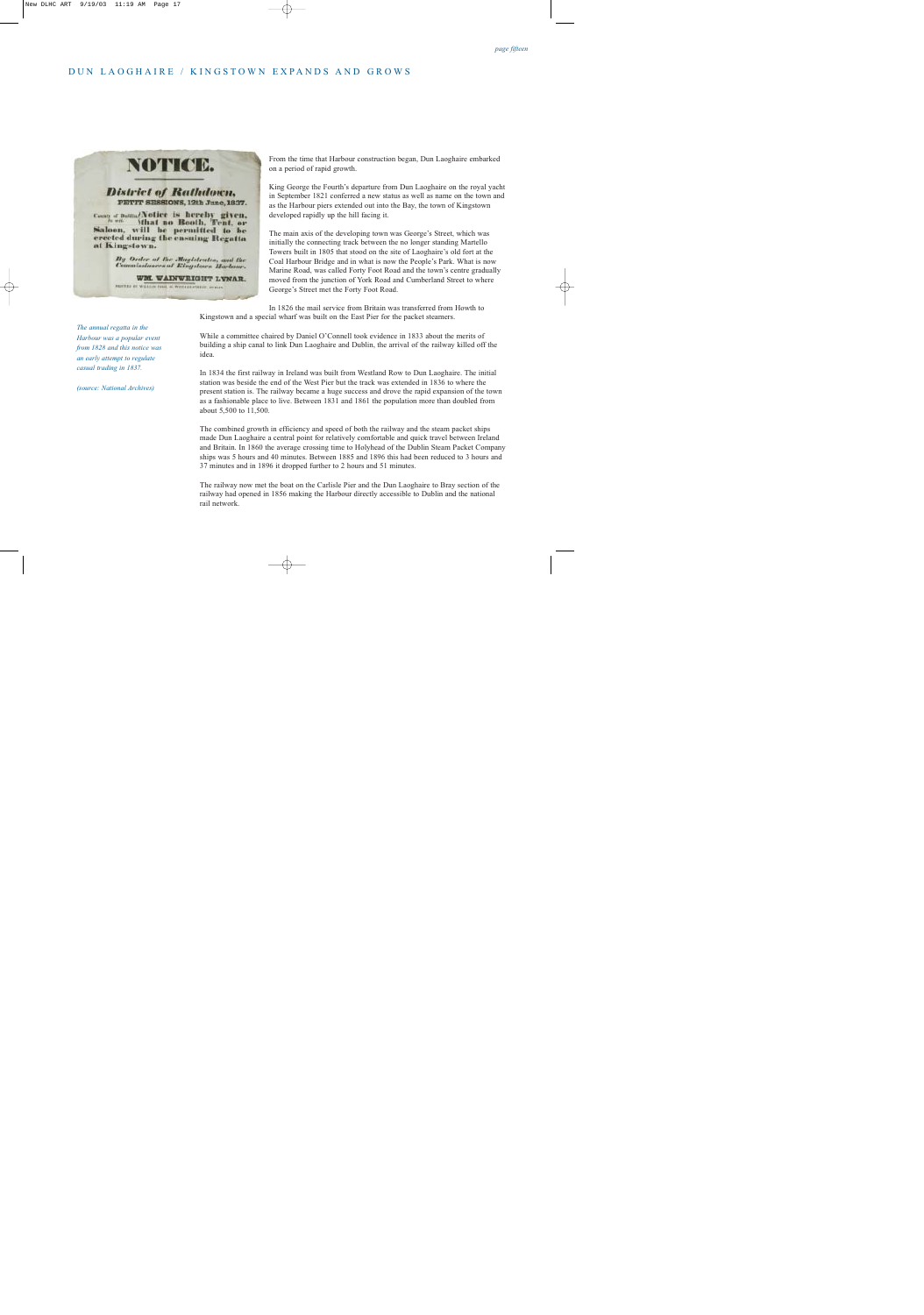# CONTRACTS FOR METLE TRAM

| <b>MARINER ARE REVENUERS</b>                                    |
|-----------------------------------------------------------------|
| Milli, Commissioners are youth, to recent Pro-                  |
| guide for farmishing form 150 to 500 Teen of Metal              |
| Days Plates; of No. 1 quolity, each sail is to three let beeg.  |
| of four and southalf leveles head, to weightfully and to be     |
| qual his mittain a weight of at frest sight tors, and to be out |
| geniable five pattern to be used at the County<br><b>Yard.</b>  |
| The Continence is in engage to delive 50 year of the            |
| date questly free of all the ge into the Sam Yerd, or or        |
| lefire the 10 February, 1801, and the remarche is few tim-      |
| 140 March Interving                                             |
| The Properals are to be delivered to the Peteristy, Oper-       |
| juid,) and extensel, it Proposal for Motal Trans Flates, Len-   |
| or lufors the E21 day of October instead, when the actor will   |
| by spanial Ry the Comercerorsing and the Carty                  |
| on which for the parties proposing should attack be wenn        |
| their sending if inquired.                                      |
| Further information may be liad by adplying to Mr. Alany        |
| the literature Louissee.                                        |
| <b>By Order</b>                                                 |
| GEORGE BARLING, Set.<br>ingstewn, ast October.                  |
|                                                                 |
|                                                                 |
|                                                                 |
|                                                                 |
|                                                                 |
|                                                                 |
|                                                                 |
|                                                                 |
|                                                                 |
|                                                                 |
| "Newspaper notice of October                                    |
|                                                                 |
| 1829 seeking proposals to supply                                |
|                                                                 |
| <i>tram plates to the Harbour</i>                               |

| <i>tram plates to the Harbour</i>   |
|-------------------------------------|
| Commissioners. The wear and tear    |
| on the railway from Dalkey          |
| Quarry meant that there was a       |
| constant need for supplies of metal |
| throughout the building period.     |

| c453    | Fort at site of present Coal Harbour bridge                                        |
|---------|------------------------------------------------------------------------------------|
| 1659    | Sir Edmund Ludlow records travelling by ship through Dunleary                      |
| 1728    | Burgh's map shows Dunlary - small village of fishermen's houses centred around     |
|         | inlet of stream flowing from Monkstown Castle                                      |
| 1750    | Coffee house on site of West Pier service station                                  |
| 1755    | Irish House of Commons grant to build pier in Dun Laoghaire                        |
| 1760    | Pier shown on Rocques map                                                          |
| 1764    | British warships Wasp and Ranger repaired in Dun Laoghaire                         |
| 1767    | Pier completed                                                                     |
| 1768    | Coal imports from Whitehaven and North of England                                  |
| 1768    | South Wall to Poolbeg Lighthouse completed in Dublin                               |
| 1790    | Pigeon House Harbour is station for Dublin mail packets                            |
| 1800    | Captain Bligh's survey of Dublin Bay                                               |
| 1804    | First Martello towers built to protect against Napoleon. Towers in Dun Laoghaire   |
|         | and Glasthule built in 1805                                                        |
| 1807    | Ballast Board starts building harbour at Howth                                     |
| 1807    | (Nov) Rochdale and HMS Prince of Wales sunk off Blackrock and Seapoint,            |
|         | c. 380 died                                                                        |
| 1808    | Petition signed in Monkstown Church calling for asylum harbour                     |
| 1809    | Dawson's "Plan for three harbours" published                                       |
| 1811    | "Considerations on the necessity and importance of an asylum port in the Bay of    |
|         | Dublin" published by A Seaman (believed to be Richard Toutcher)                    |
| 1811    | Dublin Port Authority puts lightship on Kish Bank                                  |
| 1813    | Howth Harbour completed                                                            |
| 1814    | Campaign began for a Harbour in Dun Laoghaire. Toutcher gets agreement from        |
|         | commonage owners in Dalkey to allow quarrying for free                             |
| 1815    | Act of Parliament to allow appointment of five Commissioners. £5,000 granted to    |
|         | make survey                                                                        |
| 1815    | (25th August) First Board meeting of Harbour Commissioners                         |
| 1815/16 | Lords Longford and de Vesci give permission for stone to be quarried on their land |
|         |                                                                                    |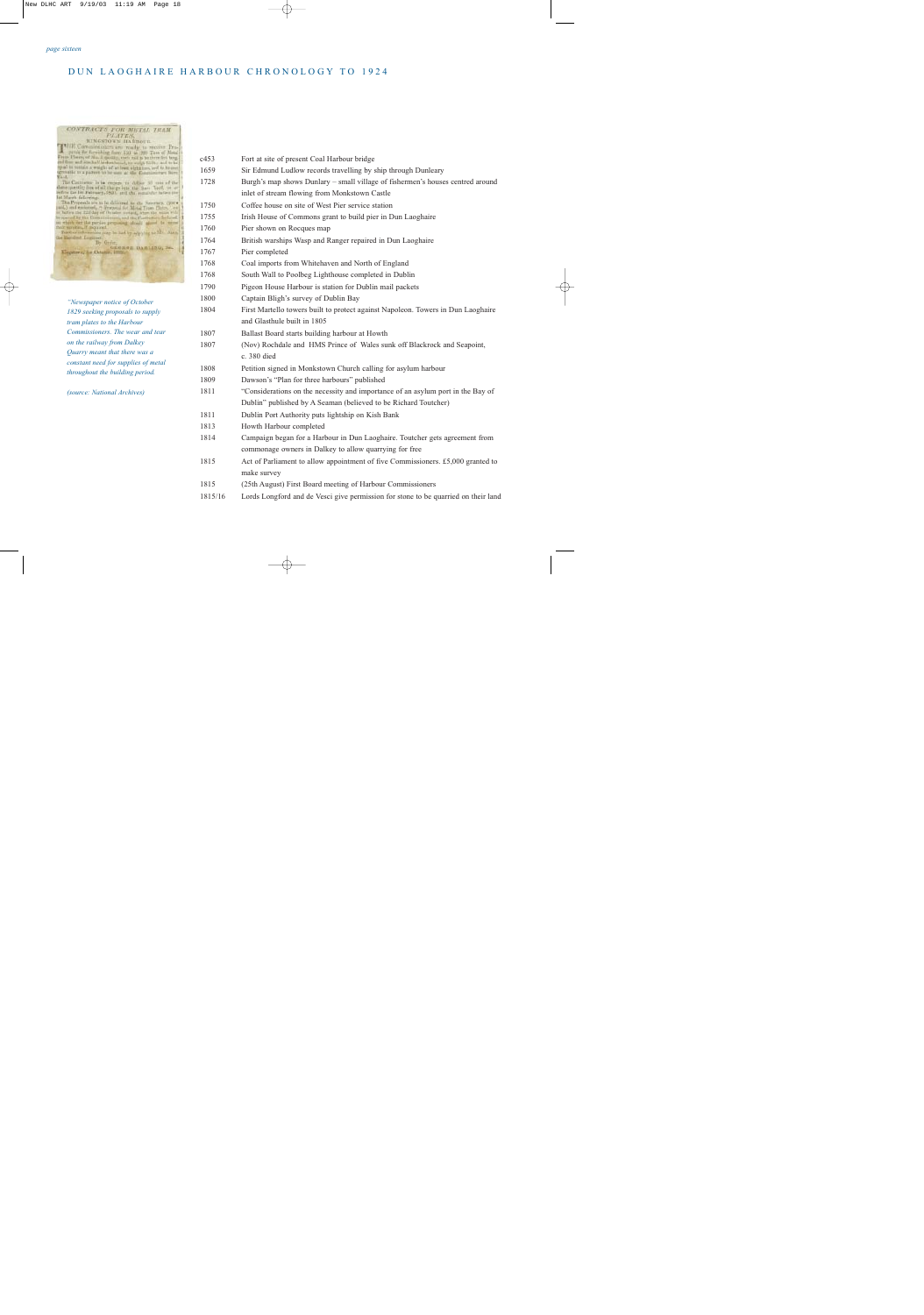| 1816 | Act of Parliament to build Harbour passed (20th June). Powers to appoint fifteen<br>more Commissioners |                                                             |
|------|--------------------------------------------------------------------------------------------------------|-------------------------------------------------------------|
| 1816 | Toutcher appointed storekeeper / 2nd engineer to Harbour (serves until 1831, died                      |                                                             |
|      | in $1841$ )                                                                                            |                                                             |
| 1816 | Lord Lieutenant approves West Pier and extension of East Pier                                          |                                                             |
| 1817 | (May) Lord Lieutenant Whitworth lays first stone                                                       |                                                             |
| 1817 | (June) Contract awarded to George Smith for quarrying stone                                            |                                                             |
| 1817 | Special Harbour constables appointed                                                                   |                                                             |
| 1817 | Cost of building the Harbour estimated at £801,159. Actual cost in 1849 turns out at                   |                                                             |
|      | £690,717                                                                                               |                                                             |
| 1818 | Howth designated as mail packet station for Dublin                                                     |                                                             |
| 1819 | Boat Harbour (the Creek) for small vessels built                                                       |                                                             |
| 1820 | George Smith contracted to build Harbour Commissioners house for £330                                  |                                                             |
| 1820 | Parliament agrees to add West Pier to Harbour                                                          |                                                             |
| 1821 | (September) Departure of King George IV; town renamed Kingstown until 1920;                            |                                                             |
|      | Harbour renamed as the Royal Harbour of George the Fourth                                              |                                                             |
| 1821 | John Rennie Senior dies, replaced by his son, Sir John Rennie                                          |                                                             |
| 1822 | William Hutchinson appointed Harbour Master (rtd 1874, d 1881)                                         |                                                             |
| 1822 | First temporary, movable light put on end of East Pier                                                 |                                                             |
| 1823 | Obelisk erected on Queens Road to commemorate departure of George IV                                   | The 50th Foot marching                                      |
| 1823 | 1000 workers living in huts on Dalkey Commons                                                          | through Kingstown (Dun                                      |
| 1824 | Convict hulk Essex placed in Harbour                                                                   | Laoghaire) on their way to                                  |
| 1824 | 3,351 vessels took shelter in Harbour                                                                  | board the troopship Cumbria                                 |
| 1824 | North Bull Wall built, improves Dublin Port                                                            | on the 24th February 1854.                                  |
| 1826 | 250 wagons of granite being delivered daily to harbour on funicular railway                            | The 50th Foot was the first<br>regiment to leave Dublin for |
| 1826 | Mail service transferred from Howth to Dun Laoghaire                                                   | the Crimea.                                                 |
| 1827 | Wharf built on East Pier for Mail Packets                                                              |                                                             |
| 1828 | Dublin Regatta held, first major yachting event in Harbour                                             | (source: Illustrated London                                 |
| 1829 | Harbour Master Hutchinson becomes first Irish man (of only 4 ever) to be awarded                       | News)                                                       |
|      | RNLI Gold Medal                                                                                        |                                                             |
| 1830 | Northumberland lifeboat installed in Harbour                                                           |                                                             |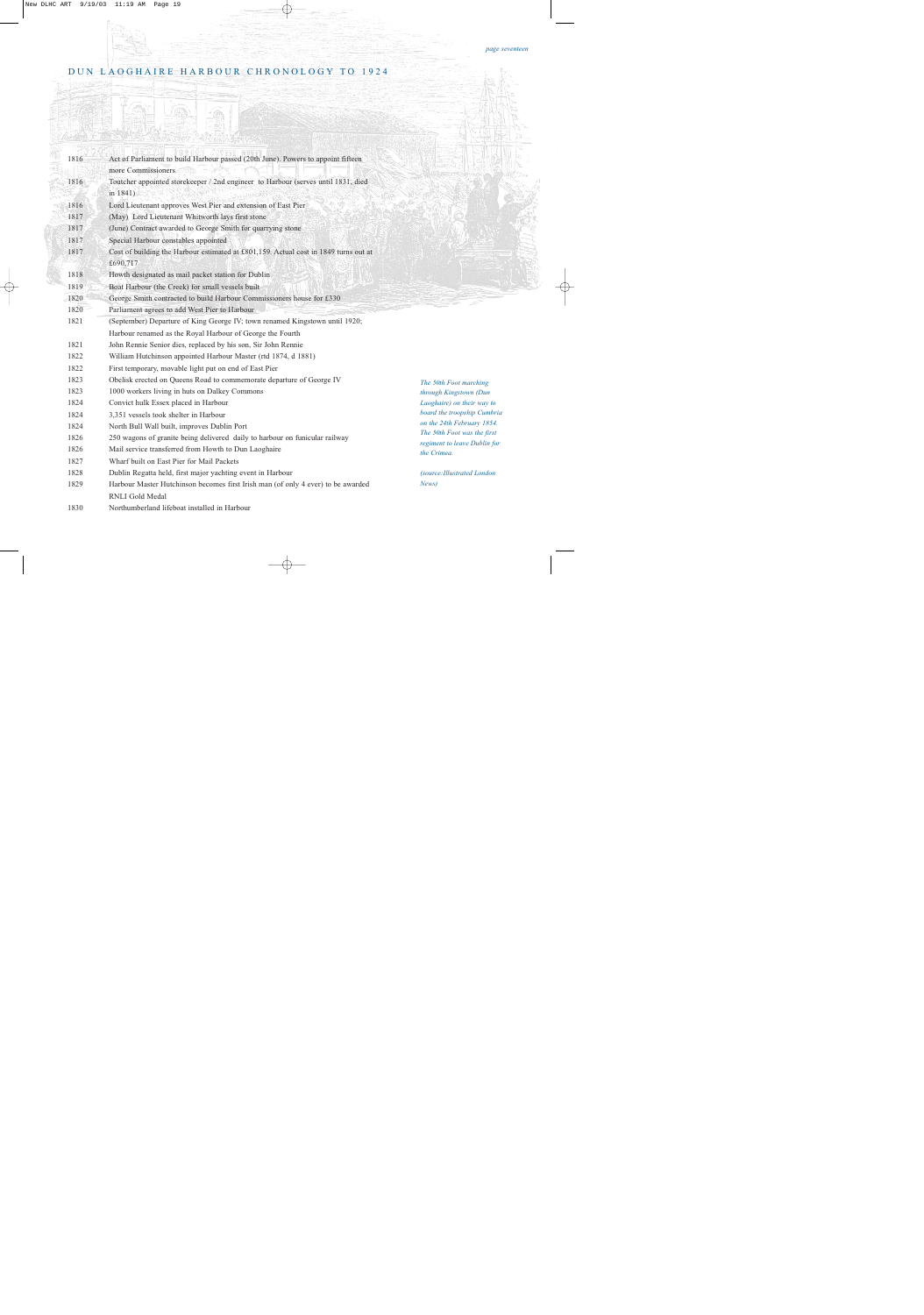

*The first notice to mariners in 1822 that a lighthouse had begun working at the end of the East Pier. As the East Pier took shape, a wooden beacon was placed at its extremity to warn shipping, and moved away from the shore as work progressed. The Corporation for Improving and Preserving the Port of Dublin (est 1786), also known as the Ballast Board, had assumed responsibility for lighting the Irish coast in 1810. Later these two functions were separated when the Commissioners of Irish Lights were established in 1854.*

*(source National Archives / OPW)*

| 1831      | Kingstown Dispensary opened and temporary cholera hospital in Glasthule                  |
|-----------|------------------------------------------------------------------------------------------|
| 1830/1831 | Dispute begins about how to finish mouth of Harbour and work slows down for              |
|           | several years                                                                            |
| 1831      | Commissioners of Public Works take over responsibility for Harbour from                  |
|           | <b>Harbour Commissioners</b>                                                             |
| 1831      | Act of Parliament passed to build Dublin and Kingstown railway                           |
| 1833      | Select Committee on Ship Canal met, chaired by Daniel O'Connell, and Report<br>published |
| 1833      | Construction of new wharf wall started for steamers                                      |
| 1834      | Railway opens from Westland Row to just beyond Salthill (First journey on 9th            |
|           | October)                                                                                 |
| 1834      | Kingstown Town Commissioners formed                                                      |
| 1835      | City of Dublin Steam Packet Company starts to use Dun Laoghaire for passengers           |
| 1836      | Mariners Church Built                                                                    |
| 1836      | Railway extended from Salthill to present station (opened 13/5/1837)                     |
| 1836      | General agreement finally emerges on how Harbour should best be finished                 |
| 1837      | Convict hulk Essex removed                                                               |
| 1837      | Victoria Wharf built across breast of Harbour (later called St Michael's Wharf)          |
|           | early 1840s Row over opening ends                                                        |
| 1841/42   | Construction of pier heads begin                                                         |
| 1842      | East Pier lighthouse built - Harbour considered finished                                 |
| 1840s     | Coastguard Station built                                                                 |
| 1842      | Construction of railway station begun by Roberts for £2,800. Architect was               |
|           | JS Mulvany                                                                               |
| 1843      | Royal St George Yacht Club clubhouse completed (designed by Mulvany)                     |
| 1844      | Atmospheric Railway opens between Kingstown and Dalkey and lasts for ten                 |
|           | years                                                                                    |
| 1845      | Harbour Master's house built in what is now Moran Park                                   |
| 1849      | Queen Victoria embarks through Dun Laoghaire after visit to Ireland                      |
| 1850      | Royal Irish Yacht Club building completed                                                |
|           |                                                                                          |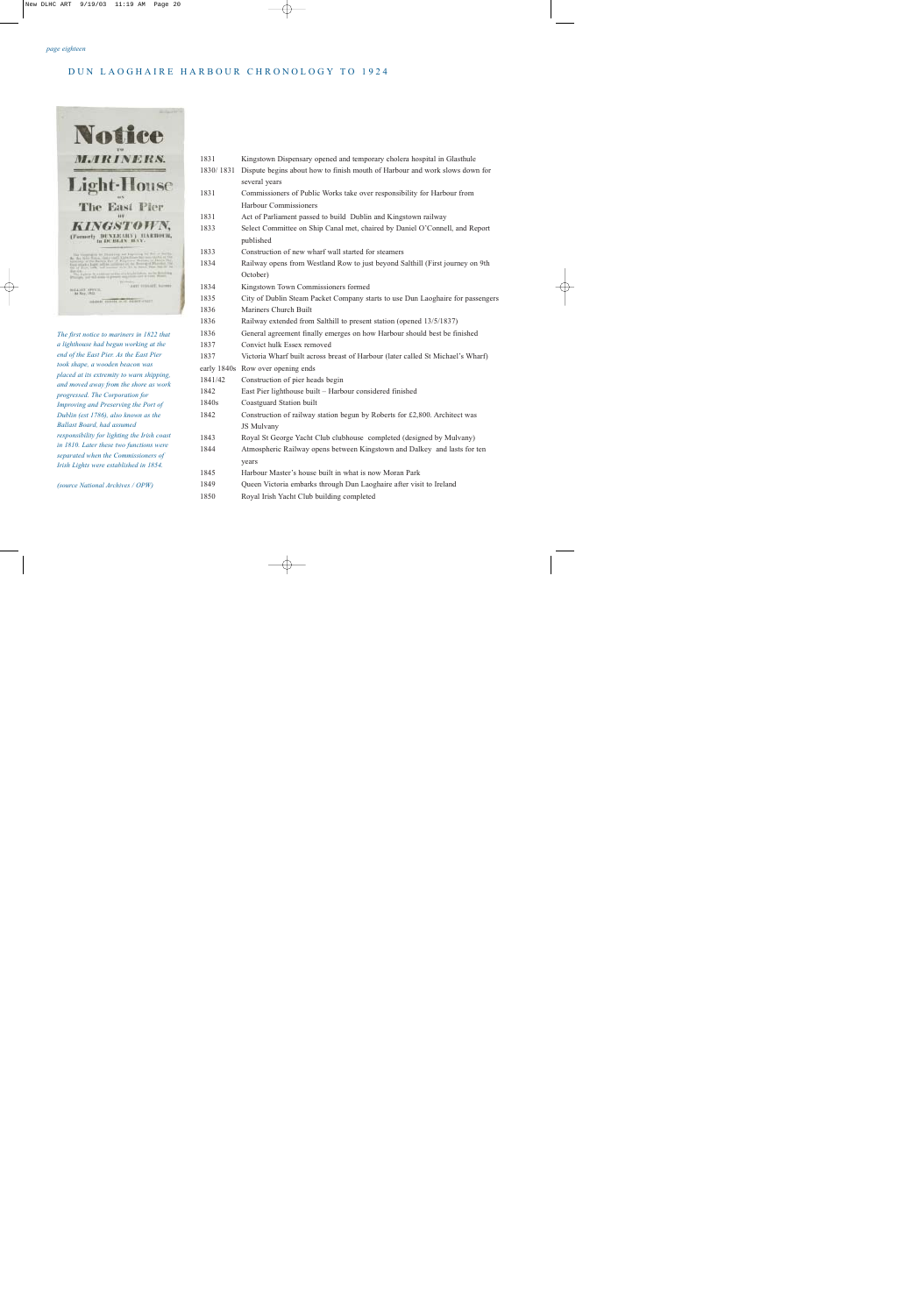. . . . . . . . .

| 1850 | Admiralty stop carrying Royal Mail, now done by City of Dublin Steam Packet Co<br>which starts passenger service to Holyhead |                                                                                                                               |
|------|------------------------------------------------------------------------------------------------------------------------------|-------------------------------------------------------------------------------------------------------------------------------|
| 1850 | Menai Straits rail bridge built in Wales, speeding rail link to London                                                       |                                                                                                                               |
| 1853 | Last convict transport from Ireland to Australia - the Phoebe Dunbar - leaves Dun                                            |                                                                                                                               |
|      | Laoghaire on June 2nd for Freemantle                                                                                         |                                                                                                                               |
| 1853 | Carlisle Pier begun                                                                                                          |                                                                                                                               |
| 1853 | Terminal shed of railway station completed                                                                                   |                                                                                                                               |
|      | 1850s (mid) Lighthouse built on West Pier                                                                                    |                                                                                                                               |
| 1854 | (February) First troops from Ireland embark through Dun Laoghaire to fight in                                                |                                                                                                                               |
|      | Crimean War                                                                                                                  |                                                                                                                               |
| 1855 | <b>Traders Wharf built</b>                                                                                                   |                                                                                                                               |
| 1855 | Carlisle Pier completed                                                                                                      |                                                                                                                               |
| 1856 | Railway extended from Dun Laoghaire to Bray                                                                                  |                                                                                                                               |
| 1858 | East Pier Battery built                                                                                                      |                                                                                                                               |
| 1859 | Railway extension on Carlisle Pier opened                                                                                    |                                                                                                                               |
| 1861 | Lifeboat House built at foot of East Pier                                                                                    |                                                                                                                               |
| 1863 | West Pier lighthouse keepers house built                                                                                     |                                                                                                                               |
| 1870 | National Yacht Club clubhouse built                                                                                          |                                                                                                                               |
| 1900 | Queen Victoria embarks through Dun Laoghaire after visit to Ireland                                                          | An Atmospheric train in Dun Laoghaire<br>station in 1844. The atmospheric railway ran                                         |
| 1907 | King Edward VII visits Ireland and embarks through Dun Laoghaire                                                             | to Dalkey from 1844 to 1854 and was                                                                                           |
| 1916 | British troops disembark in Dun Laoghaire to quell Easter Rising in Dublin                                                   | innovative but ultimately expensive and                                                                                       |
| 1918 | (10th October) RMS Leinster sunk shortly after leaving Dun Laoghaire by German                                               | unsuccessful. The drawing is made looking                                                                                     |
|      | U Boat -480 drowned in the worst ever shipping disaster in Irish waters                                                      | into the tunnel from the southbound platform                                                                                  |
| 1920 | Kingstown reverts to name Dun Laoghaire                                                                                      | of the present station. The track at that time                                                                                |
| 1924 | Harbour renamed Dun Laoghaire Harbour under State Harbours Act                                                               | was single. The trains ran to a station<br>between Castle Park Road and Barnhill<br>Road in Dalkey. The old Atmospheric track |

 $\mathcal{D}_2$ 

*(source: Illustrated London News, 1844)*

*track* 

Jacks

*rail bridge can still be seen at Castle Park Road beside the bridge over the current*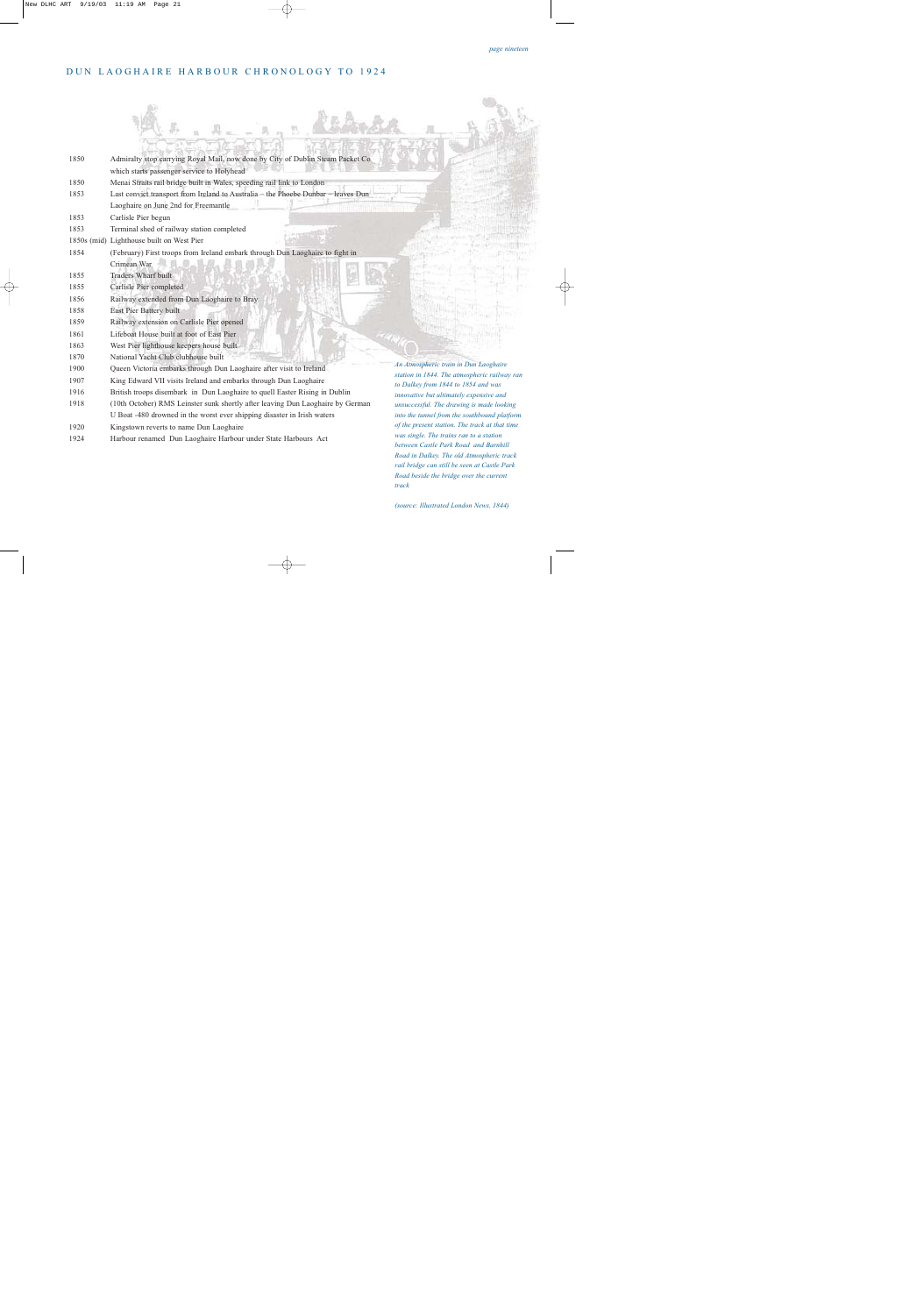| to                                                                                                                      |            |                      |  |           |                 | KINGSTOWN HARBOUR,<br>Return shewing the Measurement of Ashler Blocks and Dressed Coping from Jerez<br>supplied by something of the                                                                                                                                                                                                                                                                                                                                                                                                                                                                                                                                                                                                       |          |        |                        | Warrant, 20         |                 |                  | $18 - 7$           |            |
|-------------------------------------------------------------------------------------------------------------------------|------------|----------------------|--|-----------|-----------------|-------------------------------------------------------------------------------------------------------------------------------------------------------------------------------------------------------------------------------------------------------------------------------------------------------------------------------------------------------------------------------------------------------------------------------------------------------------------------------------------------------------------------------------------------------------------------------------------------------------------------------------------------------------------------------------------------------------------------------------------|----------|--------|------------------------|---------------------|-----------------|------------------|--------------------|------------|
| 2. Navant.<br>FROM DALKEY QUARRIES.                                                                                     |            |                      |  |           |                 | FROM GLASSTOOLE QUARRY.                                                                                                                                                                                                                                                                                                                                                                                                                                                                                                                                                                                                                                                                                                                   |          |        |                        |                     |                 |                  |                    |            |
| ASHLER.                                                                                                                 |            |                      |  |           | DRESSED COPING. |                                                                                                                                                                                                                                                                                                                                                                                                                                                                                                                                                                                                                                                                                                                                           | ASHLER.  |        |                        |                     | DRESSED COPING. |                  |                    |            |
| No. of Docrip-<br>Stone 1 flow                                                                                          |            | Dimensions.          |  | Contents. | Stone.          | Trimme-Inne-                                                                                                                                                                                                                                                                                                                                                                                                                                                                                                                                                                                                                                                                                                                              | Cantent- | Nfames | No. of Downp.<br>HITE. | Dinamina.           | Controls.       | NOLOD<br>Sterne. | Dingmission.       | Controlls. |
|                                                                                                                         |            | $L$ $B$<br>263       |  |           |                 | L E T.                                                                                                                                                                                                                                                                                                                                                                                                                                                                                                                                                                                                                                                                                                                                    |          |        |                        | 31.<br>$\mathbb{E}$ |                 |                  | IT.<br>$L_1$ $L_2$ |            |
| 3180<br>$\vec{\mathcal{J}}$                                                                                             | 73.<br>13. | 55733                |  | 35        |                 | and individuals for their assistance, advice and co-operation in the preparation<br>of this publication:<br>The National Archives, Aideen Ireland, Michael Flood, the Royal Irish Academy Library, Siobhan                                                                                                                                                                                                                                                                                                                                                                                                                                                                                                                                |          |        |                        |                     |                 |                  |                    |            |
|                                                                                                                         |            | 44341<br>$1.7 - 9$   |  |           |                 | O'Rafferty, Brendan Leen, the National Library of Ireland, Joanne Finnegan, Trinity College Dublin<br>Library, UCD Map Library, Julia Barrett, the Dun Laoghaire Borough Historical Society, Colin Scudds,<br>Peter Pearson, the National Maritime Museum, Dun Laoghaire Public Library, Dalkey Heritage Centre,<br>Margaret Dunne, Genealogical Society of Ireland, Michael Merrigan, Dun Laoghaire Rathdown County<br>Council, Colm Breathnach, John Creedon, RTE, and Margaret Newport, RTE.                                                                                                                                                                                                                                           |          |        |                        |                     |                 |                  |                    |            |
| Published by:                                                                                                           |            | <b>DUN LAOGHAIRE</b> |  |           |                 | <b>Select bibliography:</b><br>Peter Pearson, "Dun Laoghaire - Kingstown", O'Brien Press 1981<br>John de Courcy Ireland, "History of Dun Laoghaire Harbour", Caislean an Bhurcaigh 2001<br>John O'Sullivan & Seamus Cannon (eds), "The Book of Dun Laoghaire", Blackrock Teachers Centre 1987<br>Weston St John Joyce, "The Neighbourhood of Dublin", Skellig Press 1988 (reprint of 1912 book)<br>Peter Pearson, "Between the Mountains and the Sea - Dun Laoghaire Rathdown County", O'Brien Press 1998<br>Manning Robertson, "Dun Laoghaire-The History, Scenery and Development of the District", Dun Laoghaire<br>Borough Corporation 1936<br>KA Murray, "Ireland's First Railway", Irish Railway Record Society, 1981               |          |        |                        |                     |                 |                  |                    |            |
| RBOUR<br>COMPANY<br><b>Dun Laoghaire Harbour Company</b><br>Harbour Lodge<br>Crofton Road<br>Dun Laoghaire<br>Co Dublin |            |                      |  |           |                 | Rena Lohan, "Guide to the Archives of the Office of Public Works", OPW 1994<br>David Murphy, "Ireland and the Crimean War", Four Courts Press 2002<br>Francis Elrington Ball, "A History of the County of Dublin", Volume One, 1902<br>JJ Gaskin, "Varieties of Irish History from Ancient and Modern Sources and Original Documents", Dublin 1869<br>S Lewis, "Topographical Dictionary of Ireland", 1832<br>RM Elmes "Catalogue of Irish Topographical prints and original drawings", Dublin 1975<br>Dun Laoghaire Borough Historical Society Journals 3 to 12, 1993-2003<br>Journal of the Dun Laoghaire Genealogical Society, Vols 5 & 6, 1996 & 1997<br>"Chapters of Dublin History" website at: http://indigo.ie/~kfinlay/index.htm |          |        |                        |                     |                 |                  |                    |            |
| Telephone 01 2801018<br>Fax 01 280 9607<br>E-Mail info@dlharbour.ie<br>www.dlharbour.ie                                 |            |                      |  |           |                 | Extract from document recording the best pieces of cut stone from the quarries in Dalkey and Glasthule that were<br>used to finish off the piers. Every one of these stones was measured in three dimensions and weighed.<br>(source: National Archives)                                                                                                                                                                                                                                                                                                                                                                                                                                                                                  |          |        |                        |                     |                 |                  |                    |            |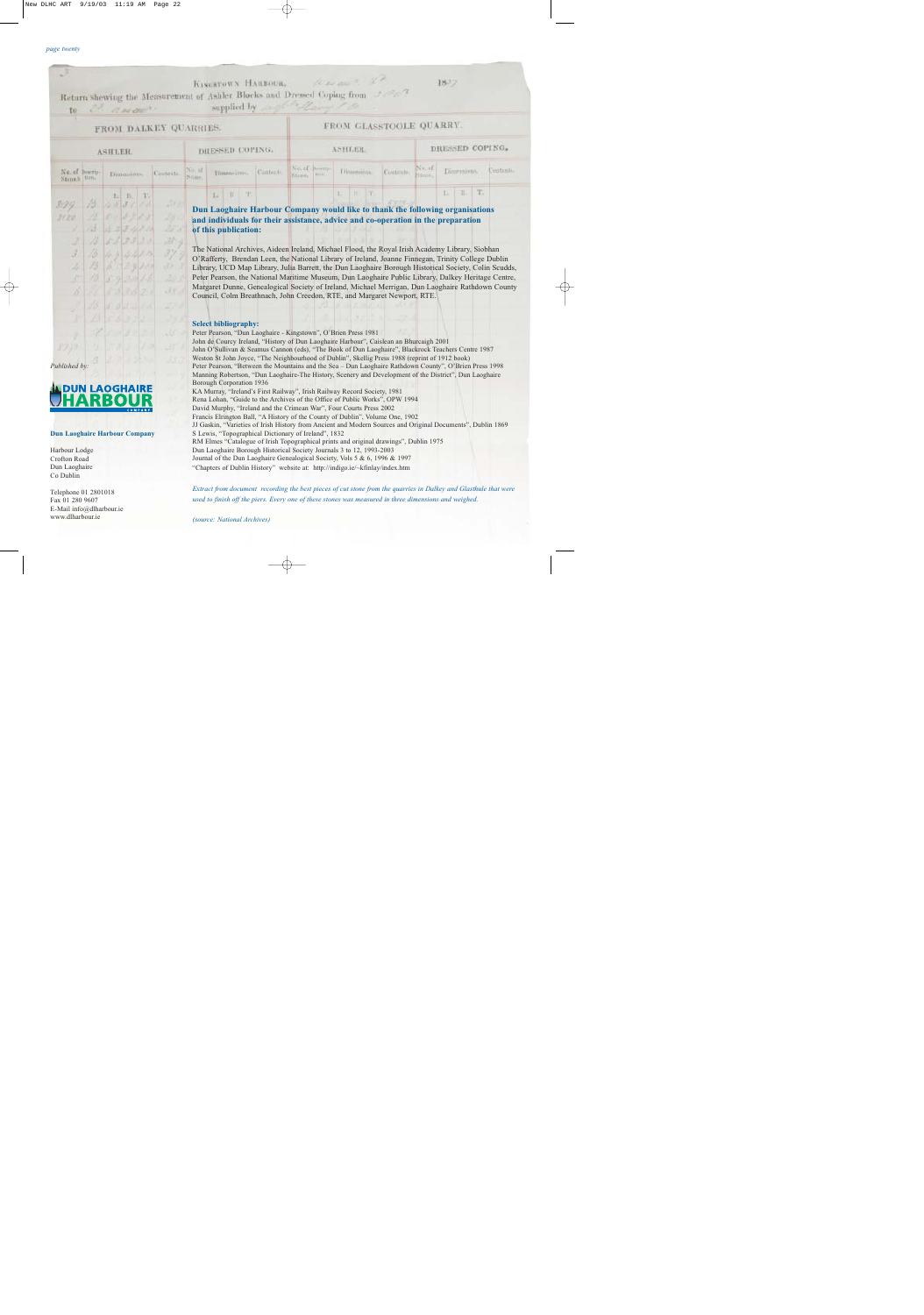

*John Rennie Junior's plan of 1829, in which, like his father's plan of 1817, he envisaged and argued for a narrower Harbour mouth and different pier ends to those finally built. The pier drawn in red on the map was never built.*